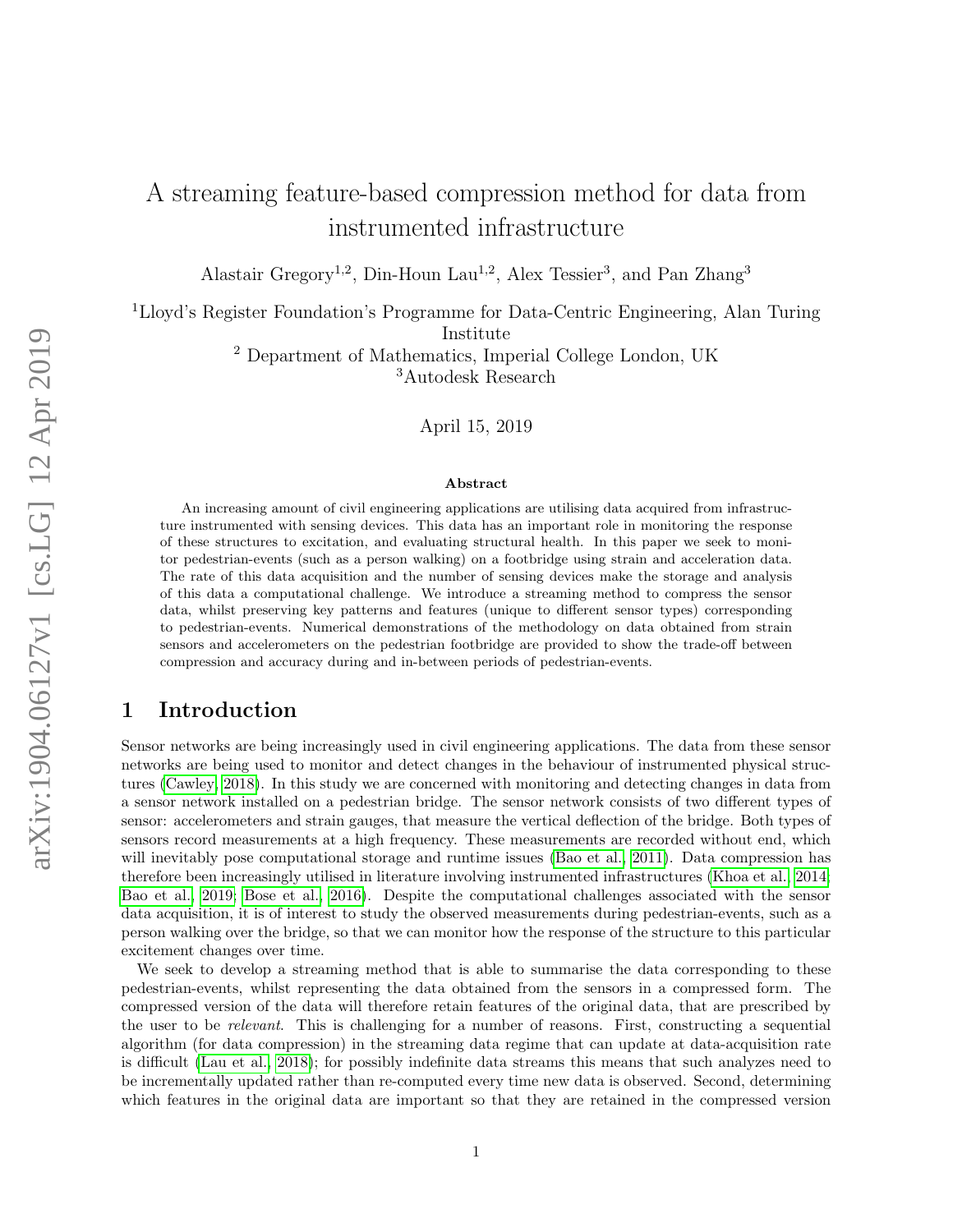requires expert knowledge. Embodying this expert knowledge so that relevant points of the data, with respect to user prescription, are preserved in the compressed version is not straightforward.

In this paper we propose a novel streaming method that summarises data in a compressed form, whilst preserving data relevant and corresponding to pedestrian-events. The developed method is based on segmenting the time-series – breaking the time-series up into varying-length parts. The segmentation (time) points in our method are determined by a relevance score [\(Moniz et al., 2016;](#page-17-2) [Torgo and Ribeiro,](#page-17-3) [2007\)](#page-17-3). This relevance score quantifies the importance of each data point in the time-series. We use two types of relevance score: one that is based only on the data and another that uses a *query shape*. Using a query shape allows for particular features in the data to be preserved in the compressed version of the data. The segmentation points can then be used to compress the time series e.g. by using a piecewise linear function between the segmentation points.

Segmentation is a commonly used method to compress time-series [\(Keogh et al., 2004;](#page-17-4) [Fu, 2011\)](#page-16-4). Typically, the segmentation points are computed using dynamic programming which minimises an error between the original series and the compressed version [\(Terzi and Tsaparas, 2006\)](#page-17-5). In our method, we develop a segmentation method for streaming applications – where segmentation is done as the timeseries is observed in real-time. The proposed method uses optimal transport [\(Villani, 2008\)](#page-17-6) and linear programming to compute the segmentation points. Moreover, the notion of finding patterns and features in time-series, as is done here using the relevance score, has received much attention [\(Cassisi et al., 2012;](#page-16-5) [Keogh et al., 2004;](#page-17-4) [Keogh, 1997\)](#page-17-7). Our proposed method forms a bridge between this notion and data compression by finding a segmentation of a time-series that is probabilistically optimal with respect to representing these features. This allows us to compress the sensor data from the aforementioned pedestrian bridge, whilst retaining relevant data corresponding to pedestrian-events.

The remainder of this paper is organised as follows. Section [2](#page-1-0) provides details of the sensor network installed on the pedestrian footbridge that we study, the accelerometers and strain sensors and the data obtained from both of them. In Section [3,](#page-3-0) we introduce relevance scores that are used to weight each data point according to their importance. Sections [4](#page-4-0) and [5](#page-8-0) introduce the segmentation methodology using the relevance score designed for the sensor data. Section [6](#page-10-0) reports a simulation study designed to gauge the performance of the method. Further, the methodology is deployed against the sensor network data.

## <span id="page-1-0"></span>2 Strain and accelerometer data for instrumented infrastructure

The monitoring of civil infrastructure has typically been performed over finite periods of time. Engineering issues such as fatigue, corrosion and general degradation of concrete and other materials can require long term studies. Due to storage limitations, health monitoring periods tend to be significantly less than the lifetime of the structure. However, certain projects require more continuous monitoring to help ensure safety and to study new materials in the environment. To prepare for this form of continuous monitoring and to provide a testbed for the development of new algorithms, we outfitted an existing indoor pedestrian footbridge with a variety of sensors including accelerometers and strain gauges. The bridge serves as a walkway over a machine shop in a building in San Francisco (Figure [1\)](#page-2-0) and has a span of 55' and a width of 88.75". The design is a common steel truss bridge. To monitor strain, we installed foil strain gauges at the midpoint of the primary structural element of the bridge, as well as at half the distance between the middle and the ends as seen in Figure [2.](#page-2-1) The strain gauges were set up to monitor the bending of the primary structural elements of the bridge in a standard Wheatstone bridge configuration using 2 extra gauges for temperature compensation. To keep costs low, custom hardware was designed for the 24 bit Analog to Digital converter (ADC) as a cape for a raspberry pi single board computer which provided the primary interface to the ADC. The core ADC chip used was the Texas Instruments ADS1231 and is capable of supporting 80 samples per second with a  $\pm 19.5$  mV range. Accelerometers were manufactured by Analog Devices with a sensitivity of  $\pm 3g$  and wired to a separate 10 bit ADC cape for raspberry pi. Accelerometers were placed in the geometric center of each deck plate section, spaced approximately 5' 1" apart as seen in Figure [3.](#page-2-1) No filtering or smoothing was performed for any of the sensors resulting in only raw voltage readings stored to a remote cloud based time-series database. Accelerometers were sampled at 40 Hz while strain gauges were sampled at 80 Hz. All devices were synchronized using SNTP (Simple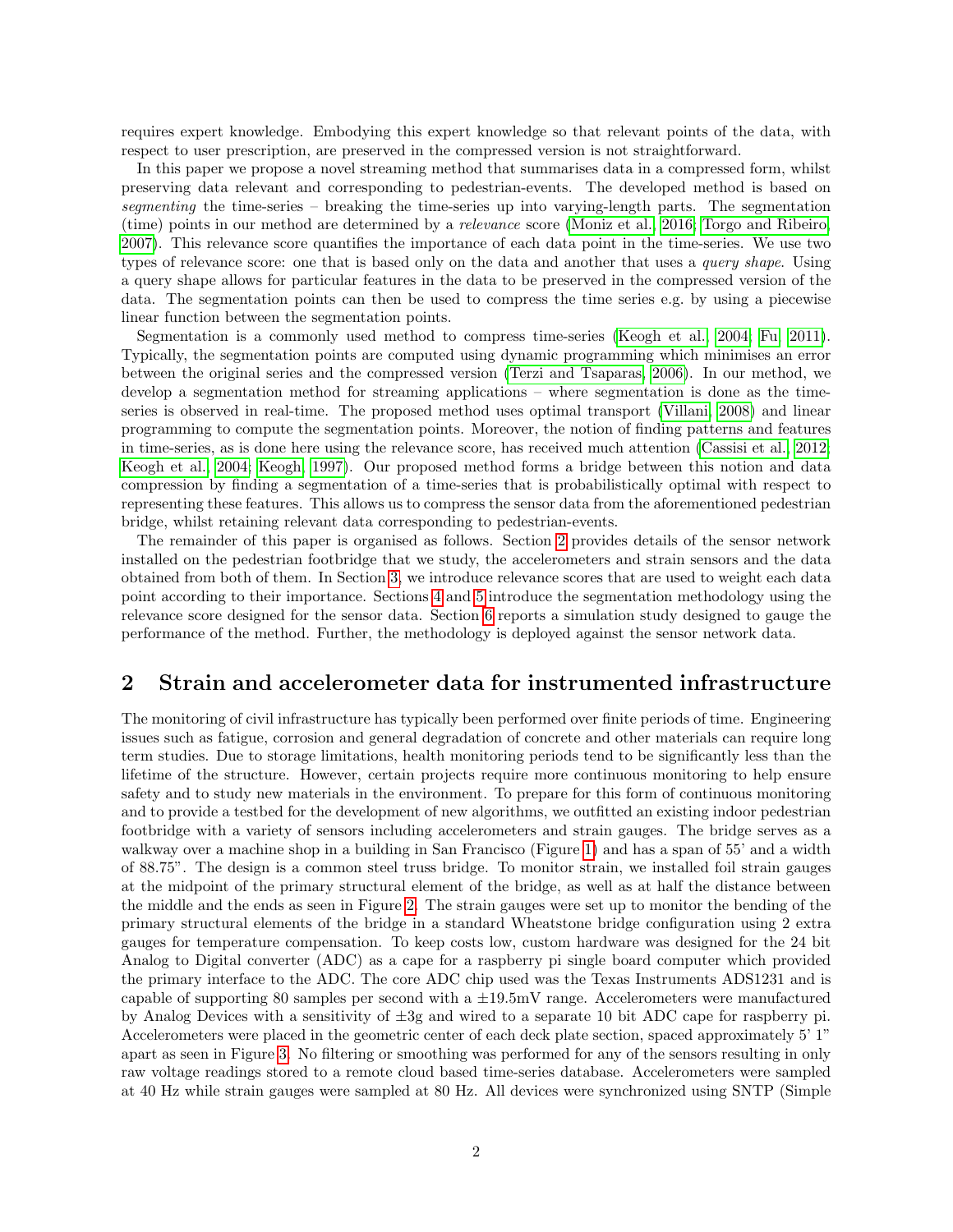<span id="page-2-0"></span>Network Time Protocol) and time-stamps were generated by the Raspbian operating system through a Python script at the time of sampling.



Figure 1: Pier 9 bridge schematic.

<span id="page-2-1"></span>

Figure 2: Position of strain gauges.



Figure 3: Layout of accelerometers.

Figure [4](#page-3-1) shows a snippet of time-series data from a single strain sensor (City-side / left: pi-pier9-bridge-strain-2-left-s-0). The same measurements are shown in Figure [5](#page-3-1) only with a truncated  $y$ -scale. Due to environmental electrical noise in the machine shop, initial autoscaled plots are dominated by numerous short outliers with high amplitude. However for the application of using this data to monitor pedestrianevents (such as a person walking) on the bridge, what an analyzer of such strain sensor data is concerned with are the small sinusoidal-like signals towards the start of the illustrated time-series. This represents the structural response of the bridge as a pedestrian-event occurs. It is the periods of data that contain recurrent loading, the traversal of the pedestrian's interaction with the bridge, that are of interest for our application. Next, we consider the snippet of time-series data shown in Figure [6;](#page-3-2) this time-series shows measurements from an accelerometer (City-side: pi-pier9-bridge-accel-5-9-a-z-9). Figure [7](#page-3-2) shows a segment of this time-series that contains a visibly high magnitude oscillatory-like signal, that represents a pedestrian-event occurring near the accelerometer. This particular pattern of data obtained from an accelerometer is therefore of interest to an analyzer when aiming to monitor the response of the bridge to pedestrian-events over time. Any compressed version of these two data-sets should aim to preserve relevant signals such as the ones discussed here, in order to effectively be able to monitor the pedestrianevents to a similar degree as one can do with the raw data shown here. The next section explains how one can weight which data points within the time-series obtained from the accelerometers and strain sensors considered in this section are relevant, with respect to being able to monitor these pedestrian-events.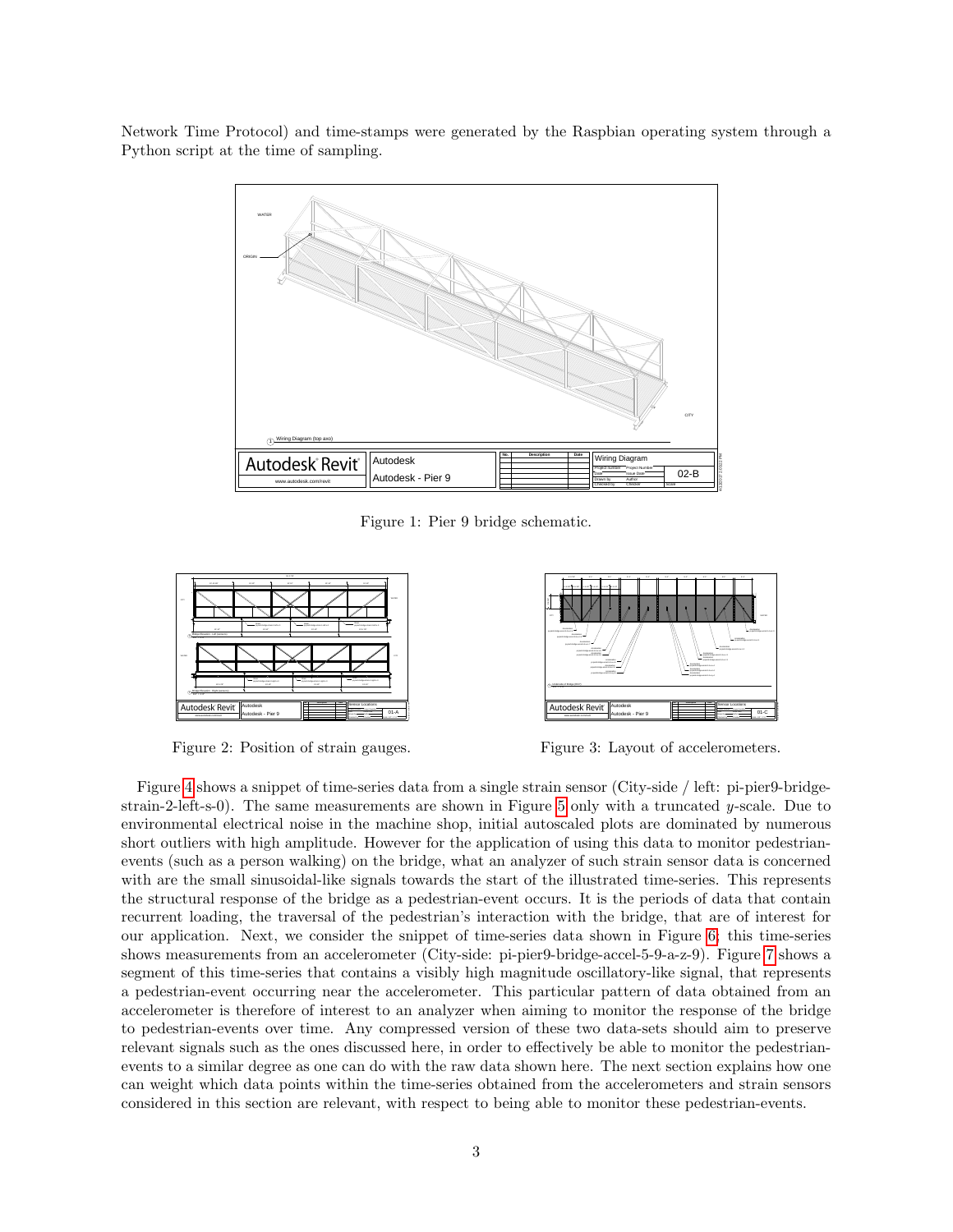<span id="page-3-1"></span>

Figure 4: Measurements for a strain sensor installed on the described pedestrian footbridge over time.



Figure 5: The strain measurements as shown in Figure [4](#page-3-1) only with a truncated y-scale.

<span id="page-3-2"></span>

Figure 6: Measurements for an accelerometer installed on the described pedestrian footbridge over time.



Figure 7: A segment of the acceleration measurements shown in Figure [6,](#page-3-2) including a signal that represents a pedestrian-event.

## <span id="page-3-0"></span>3 Relevance scores for features in time-series

In this section we introduce the notion of relevance scores. A relevance score operates on the timeseries and is used to characterise the importance of each data point. Two types of relevance scores are selected for use with the accelerometer and strain data. Consider the univariate real-valued time series  $y_1, y_2, \ldots, y_n$  observed at the time-stamps  $x_1 < x_2 < \cdots < x_n$  respectively. A relevance score operates on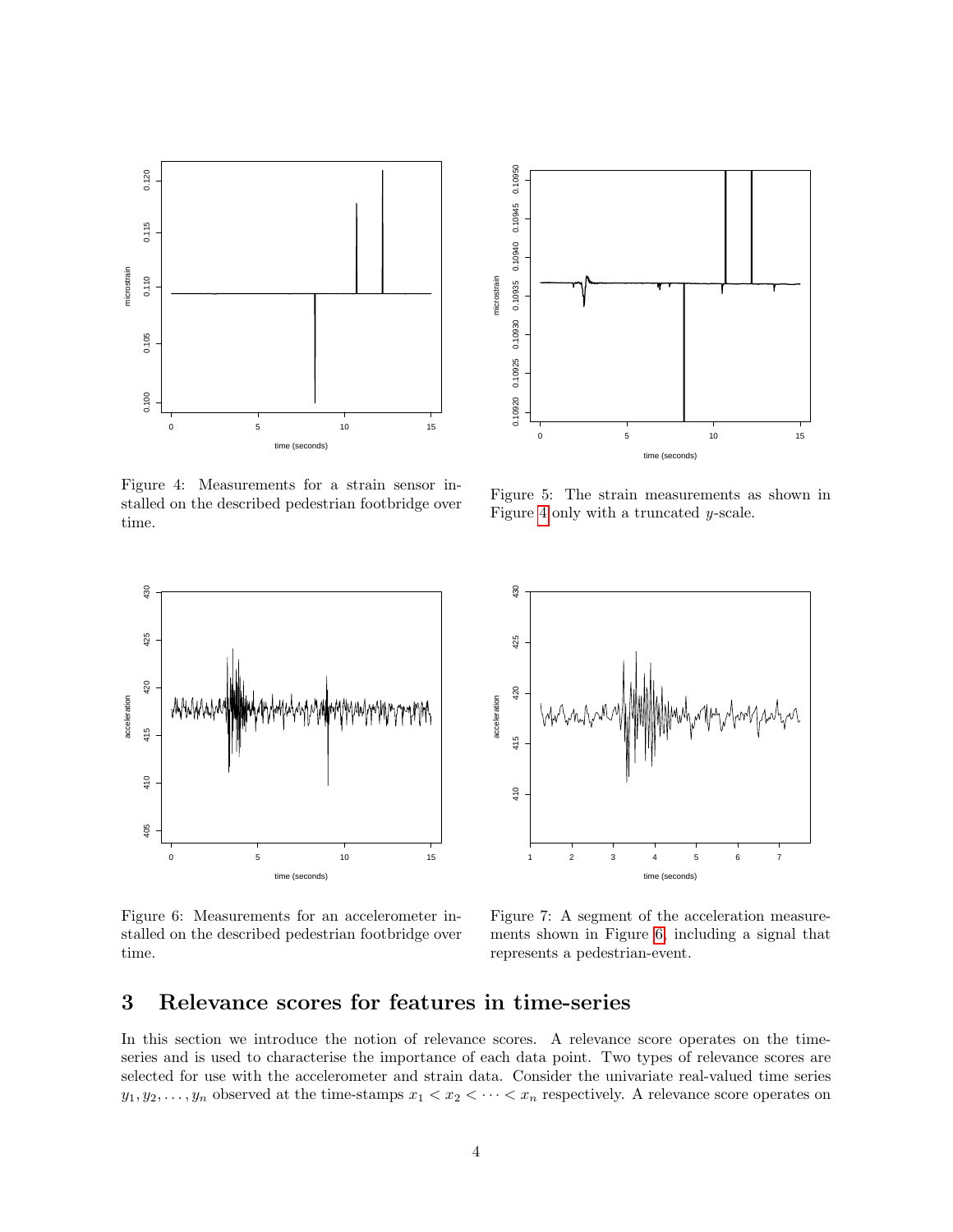the time-series, transforming each value into a real-value score that quantifies its importance; the higher the score, the more important the data point. Denote the relevance score for a time-series  $y_1, y_2, \ldots, y_n$ as  $\phi_1, \phi_2, \ldots, \phi_n$ . We now introduce two different types of relevance scores.

#### Data-driven relevance scores

Define the following relevance scores, based on only the data in the time-series  $y_1, y_2, \ldots, y_n$ ,

(i) 
$$
\phi_i = |y_i|^p, \quad p \in \mathbb{Z} \ge 1,
$$

- (ii)  $\phi_i = |y_i y_{i-1}|^p$ ,  $y_0 = 0$ ,
- (iii)  $\phi_i = H(|y_i y_{i-1}| \beta)^p$ ,  $\beta > 0$ .

where  $H$  is the Heaviside function. The various relevance scores capture different features of the timeseries. In (i), large scores are associated with high magnitude values. In (ii), large magnitude differences in the contiguous pairs of the time series lead to high relevance scores. In (iii), the scores at instance  $i$ satisfying  $|y_i-y_{i-1}| > \beta$  will have a non-zero value otherwise the score is zero. This represents a procedure where only large differences between contiguous pairs of values lead to a non-zero score. The higher the value of  $p$  in these relevance scores, the greater the difference between the score for relevant and non-relevant points. The scores (i) and (ii) were used in Liu and Müller [\(2004\)](#page-17-8). For the accelerometer data we shall use the relevance scores presented in (ii) with  $p = 2$ . This choice is motivated by the oscillatory features in the data as noted in Section [2.](#page-1-0)

#### Query-based relevance scores

Another type of relevance score can take a *query* shape as an additional input, which captures a feature of the original data that we wish to retain in the compressed version of the data. A query shape is described by the real-valued vector  $q = (q_1, \ldots, q_m)$ , with m odd. One such score is

<span id="page-4-1"></span>
$$
\phi_i = ||\boldsymbol{q} - \boldsymbol{y}_{(i-\gamma):(i+\gamma)}||^{-2p},\tag{1}
$$

where  $\gamma = (m-1)/2$ , also  $y_{(i-\gamma):(i+\gamma)} = (y_{i-\gamma}, \ldots, y_{i+\gamma})$  and  $||\cdot||$  is the Euclidean norm. The relevance score in [\(1\)](#page-4-1) is used for the strain sensor data so that the sinusoidal-wave type shape seen in the previous section is preserved in the compressed data. For scale and shift invariance, there are warping distances [\(Keogh and Ratanamahatana, 2005;](#page-17-9) [Paparrizos and Gravano, 2015\)](#page-17-10) that can be used instead of the Euclidean metric used above; this is sufficient for the scope of this paper. When  $x_i$  denotes the center of a subsequence of the time-series that matches the query shape well, the greater the importance associated with the value  $y_i$  through the relevance score.

The following example will illustrate the behaviour of both types of relevance score. Figure [8](#page-5-0) shows an example of an ECG time-series of length 500. The query shape, of length 31, is displayed in Figure [9.](#page-5-0) Figure [10](#page-5-0) shows the relevance scores in [\(1\)](#page-4-1) for the time-series, with  $p = 1$ . Note that the relevance score is higher for subsequences of the original ECG time-series that match the query shape well, e.g. during the three occurences of peak signal. On the other hand, Figure [11](#page-5-0) shows the relevance scores in (ii) for the time-series, with  $p = 1$ . Due to the high magnitude of the peak signals relative to the rest of the time-series, these relevance scores are similar to those in Figure [10,](#page-5-0) but exhibit slightly more variance. The next section will introduce a method that divides a time-series based on its relevance scores. This segmentation of the time-series is used to generate a compressed version of the data.

## <span id="page-4-0"></span>4 Segmentation and compression

Relevance scores, introduced in Section [3,](#page-3-0) characterise the desired features in a time series that are of interest. This section introduces a method that divides the time-series based on its relevance scores into segmentation (time) points. Interpolation between these segmentation time points leads to a compressed version of the time-series. First, Section [4.2](#page-6-0) describes how the segmentation points are computed in the static case where the time-series is not a data stream. When streaming data is considered, the method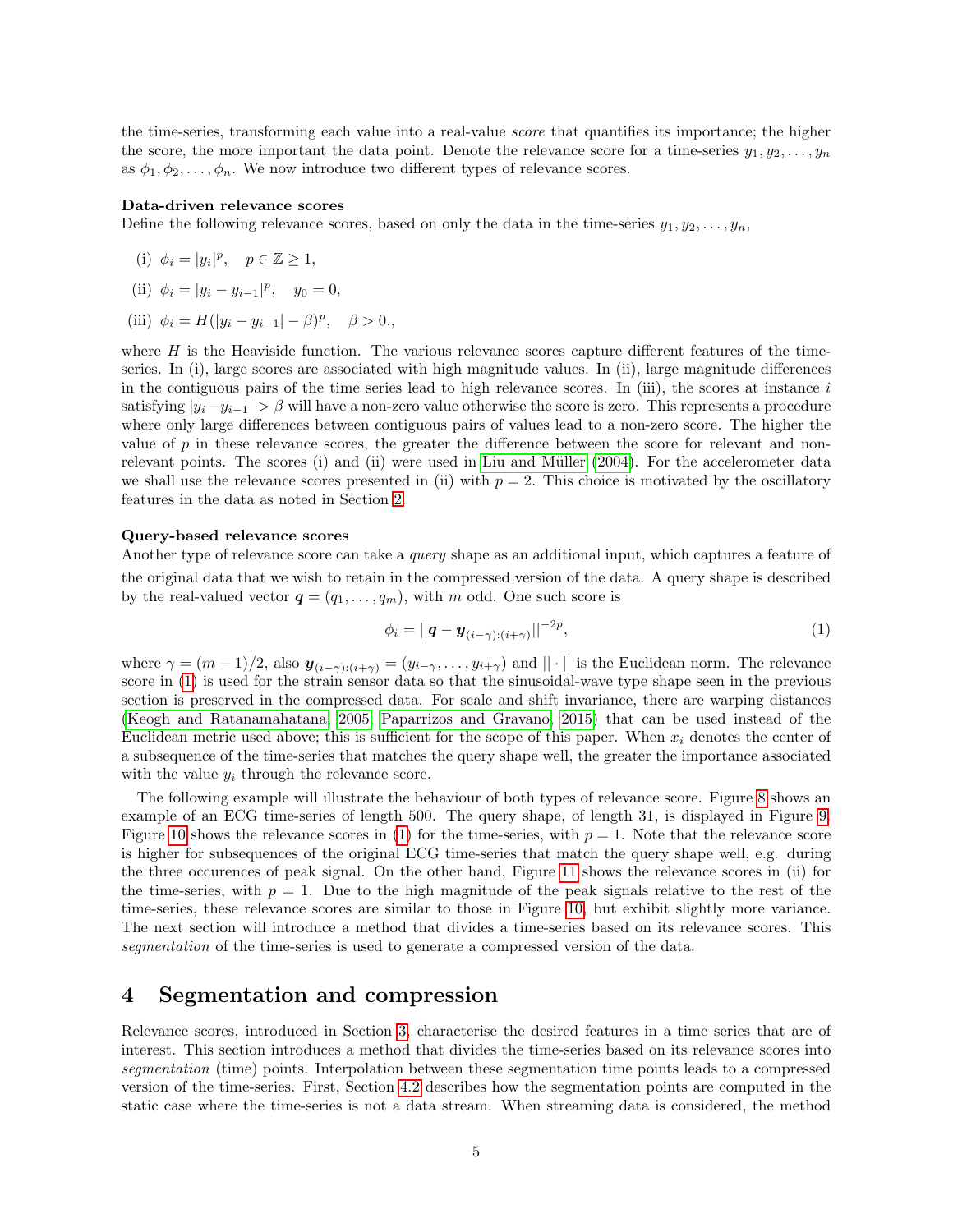<span id="page-5-0"></span>

Figure 8: An ECG signal.



Figure 10: The relevance score  $\phi_i$  in [\(1\)](#page-4-1), for  $i = 1, \ldots, 500$ , describing the similarity between the query shape and each subsequence of the original time-series.



Figure 9: The query shape  $q_i$ , for  $i = 1, \ldots, 31$ .



Figure 11: The relevance score  $\phi_i$  in (ii), for  $i =$  $1, \ldots, 500$ , describing the absolute magnitude of each point in the original time-series.

to divide the time-series into segmentation points is required to be recursive, as it assumed infeasible to re-compute this segmentation after every point is added to the time-series. Section [5](#page-8-0) therefore introduces a method to incrementally compute an approximation to the segmentation points that one would obtain by following the static methodology in Section [4.2,](#page-6-0) for use in the streaming data setting.

#### 4.1 Segmentation of time-series

The segmentation of a time-series leads to time-series data compression. As aforementioned, this compression is important for data acquired by sensor networks fitted to instrumented infrastructure, in order to reduce the complexity and increase the efficiency of any analysis. Segmentation can be used for time-series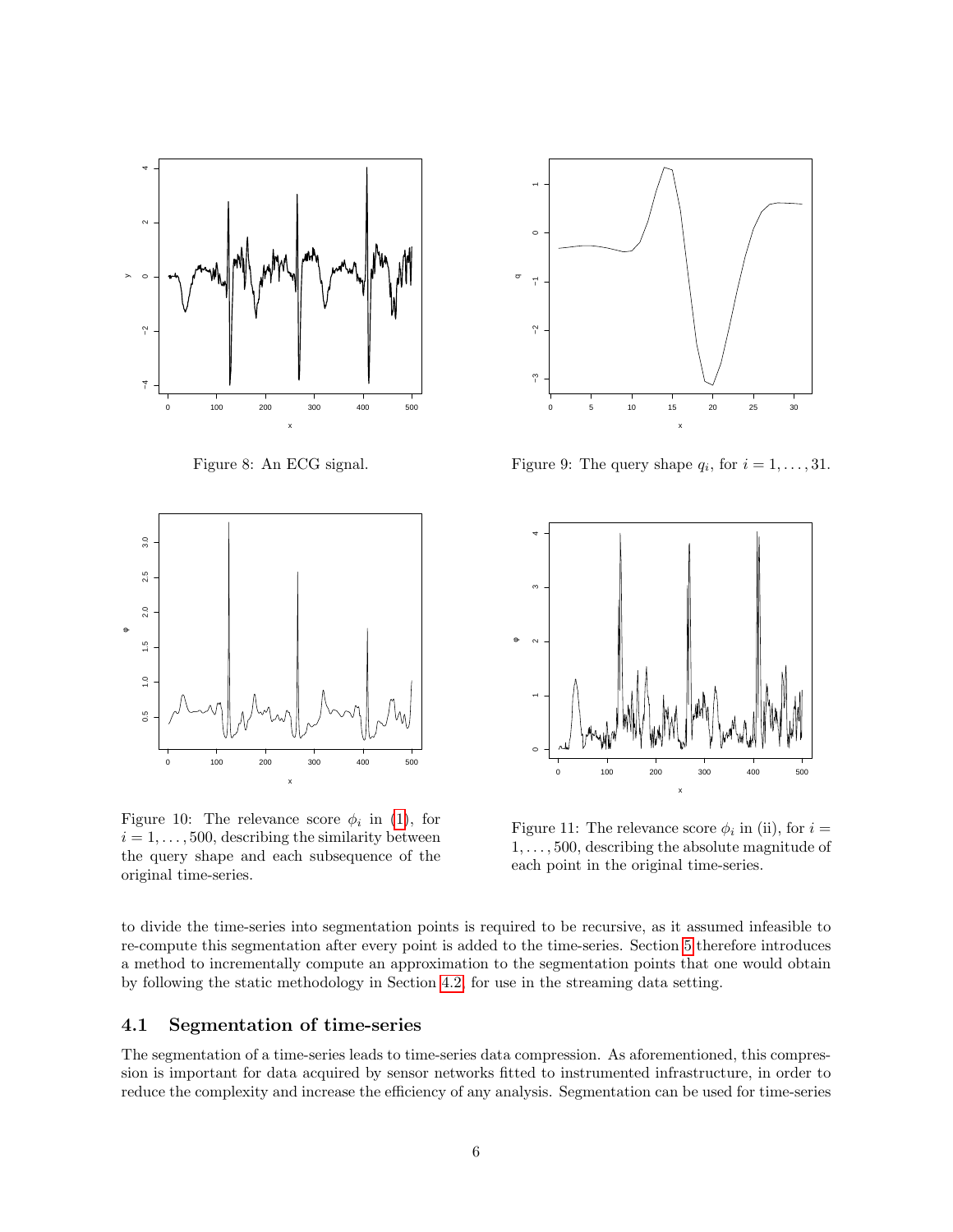data compression by breaking the original time-series up into segments; one can then reconstruct a compressed version of the original time-series using these segments alongside some interpolation method. The type of compressed reconstructions that this paper considers are known as piecewise aggregate approxi-mations (PAA) [\(Fu, 2011\)](#page-16-4). For the time-series  $y_1, y_2, \ldots, y_n$  observed at the time-stamps  $x_1, x_2, \ldots, x_n$ , we denote n' segmentation points by  $\tilde{x}_1, \tilde{x}_2, \ldots, \tilde{x}_{n'}$ , where  $n' \leq n$  and  $\tilde{x}_j \in \{x_i\}_{i=1}^n$ , for all  $j = 1, \ldots, n'$ . Since  $n' \leq n$ , the data is compressed. These points define a unique approximation  $S(x_i; {\{\tilde{x}}_j\}_{j=1}^{n'}$  $_{j=1}^{n}$ ), which is a compressed reconstructed version of the original time-series point  $y_l$ , for  $x_l \in \{x_i\}_{i=1}^n$ . Exact forms for a couple of these compressed reconstructions are given in Sec. [4.3.](#page-7-0) A common metric to assess the space-efficiency of the compression of the original time-series is the *compression ratio*, given by,

$$
C_R = \frac{n}{n'}, \quad \text{with } C_R \ge 1.
$$

In practice, a segmentation algorithm will typically be implemented and evaluated by (a) specifying a desired compression ratio, and then reporting the error of the approximation, or (b) specifying a condition for the segmentation to satisfy (e.g. maximum approximation error), and then reporting the compression ratio. The methodology in this paper is inline with (a). A naive choice for the segmentation points would simply be  $n'$  evenly spaced points; however for relatively small values of  $n'$  this would lead to important signals in the data being lost in the compression. Therefore the segmentation problem is concerned with choosing the points  $\tilde{x}_1, \tilde{x}_2, \ldots, \tilde{x}_{n'}$  for some predefined objective, such as minimizing the approximation error. For example, our predefined objective here is to preserve key, relevant features in the compression. Dynamic programming can be implemented to find the particular segmentation which minimizes the total error of the reconstruction away from the original data; this is at the computational expense of  $\mathcal{O}(n^2n')$ [\(Terzi and Tsaparas, 2006\)](#page-17-5). In the next two sections we propose a segmentation algorithm that will focus on points in the original time-series data that have high relevance to an analyzer.

#### <span id="page-6-0"></span>4.2 Computing the segmentation points

The contribution of this work, a methodology for time-series segmentation whilst preserving relevant features of the original data, is now described in this section for the case where the time-series  $y_1, y_2, \ldots, y_n$ is not being streamed. We consider the opposite case in the Sec. [5.](#page-8-0) We seek a segmentation of a timeseries that is constructed using the segmentation points  $\tilde{x}_1, \tilde{x}_2, \ldots, \tilde{x}_{n'}$ , where  $1 \leq n' \leq n$ . Recall that the original time-series points were assigned relevance scores in Sec. [3](#page-3-0) that described their importance. These can be made into weights via the normalization,  $w_i = \phi_i/(\sum_{j=1}^n \phi_j)$ . The segmentation points  $\tilde{x}_1, \tilde{x}_2, \ldots, \tilde{x}_{n'}$  can also be assigned weights, and we would like each of them to be as equally relevant in the compression. Therefore, let  $\tilde{w}_1, \tilde{w}_2, \ldots, \tilde{w}_{n'}$ , where  $\tilde{w}_j = 1/n'$  for  $j = 1, \ldots, n'$ , be these weights.

We will now describe the method used to compute the segmentation points  $\tilde{x}_1, \tilde{x}_2, \ldots, \tilde{x}_{n'}$ , based on the method of optimal transport [\(Villani, 2008\)](#page-17-6). At first glance, it seems reasonable to resample the  $n'$ segmentation points, using any standard resampling method (Douc and Cappé, 2005), from the weighted time-series points. This approach is not ideal for the objectives in this paper, since there is little guarantees using these resampling methods of a particular placement for a segmentation point. Instead in this paper we use a deterministic linear transformation from the original time-stamps to the segmentation points. It will be shown later in this section and in Sec. [4.3](#page-7-0) that this transformation allows one to guarantee particular placements of the segmentation points and prove properties about the corresponding compressed reconstruction. Define the *coupling matrix*  $\eta \in \mathbb{R}^{n \times n'}$ , with the constraints,

<span id="page-6-1"></span>
$$
\sum_{i=1}^{n} \eta_{i,j} = \tilde{w}_j, \quad \sum_{j=1}^{n'} \eta_{i,j} = w_i.
$$
 (2)

Using the coupling matrix, segmentation points  $\tilde{x}_1, \tilde{x}_2, \ldots, \tilde{x}_{n'}$  can be computed for this methodology via the following linear transformation,

<span id="page-6-2"></span>
$$
\tilde{x}_j = \sum_{i=1}^n \eta_{i,j} n' x_i,\tag{3}
$$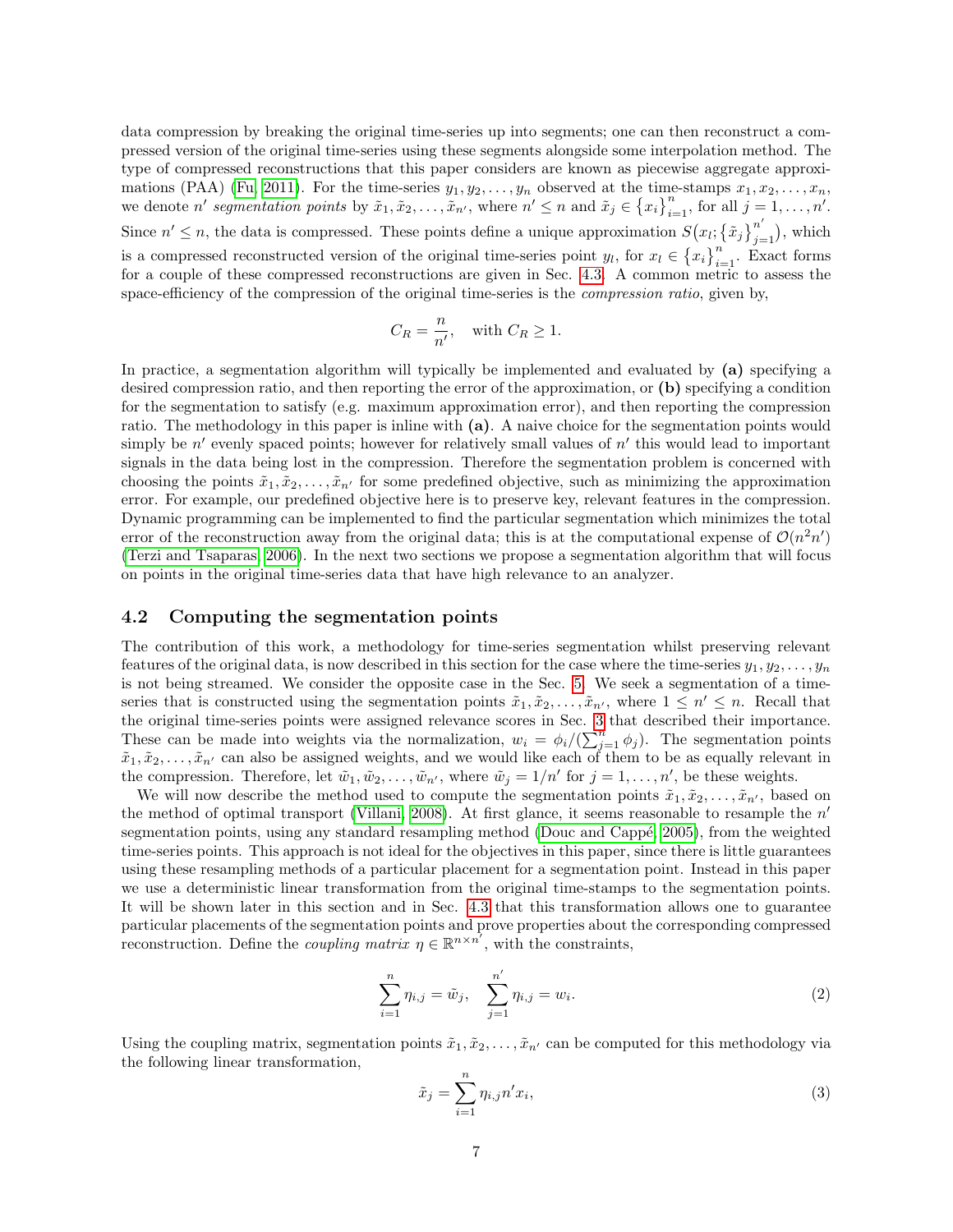for  $j = 1, \ldots, n'$ . We are interested in the particular coupling matrix, known as the optimal coupling, that solves the well-known Monge-Kantorovitch optimization problem,

$$
\arg \min_{\eta \in \mathbb{R}^{n \times n'}} \left( \sum_{i=1}^{n} \sum_{j=1}^{n'} \eta_{i,j} (x_i - \tilde{x}_j)^2 \right).
$$
 (4)

In our case, the scheme chooses segmentation points that are as close to  $x_1, x_2, \ldots, x_n$  as possible whilst satisfying the constraints in [\(2\)](#page-6-1). Linear programming can be used to numerically compute the optimal coupling  $\eta$ , at the computational expense of  $\mathcal{O}(n \log n)$ . The matrix  $\eta$  will have at most  $n + n' + 1$  nonzero elements. The pseudocode of this algorithm is given in Algorithm [1](#page-18-0) in Appendix [A.](#page-17-11) Note that the time-stamps  $x_1, x_2, \ldots, x_n$  are not an input for this algorithm; this is because all time-stamps are assumed ordered. The segmentation scheme does not use information about the reconstruction, and only which features of the original time-series the reconstruction would be required to preserve. This is why it can utilise linear programming to solve the problem, and hence become significantly cheaper than alternative segmentation methods. If it is not acceptable in a particular application for the segmentation points to not necessarily take integer values, then we can use  $\tilde{x}_j = \left[\sum_{i=1}^n \eta_{i,j} n' x_i\right]$ , for  $j = 1, \ldots, n'$ , instead of [\(3\)](#page-6-2). The procedure in this section was proposed as a resampling scheme for non-parameteric data-assimilation in [Reich](#page-17-12) [\(2013\)](#page-17-12). The constraints in [\(2\)](#page-6-1), that dictate the form that the optimal coupling matrix  $\eta$  takes, are influenced by the relevance score of the time-series points. By computing the segmentation points  $\tilde{x}_1, \tilde{x}_2, \ldots, \tilde{x}_{n'}$  in this section using the coupling matrix  $\eta$ , we therefore designate more segmentation points towards periods of time-stamps that correspond to time-series points with high relevance scores.

Note that following Algorithm [1](#page-18-0) in Appendix [A,](#page-17-11) each segmentation point falls inside a particular interval, i.e.

<span id="page-7-1"></span>
$$
\tilde{x}_j \in [x_{k_{j-1}}, x_{k_j}], \quad k_u = \arg\min_l \left( \sum_{i=1}^l w_i \ge u/n' \right), \quad u = j - 1, j
$$
\n(5)

for  $j = 1, \ldots, n'$  and with  $k_0 = 1$ . This interval forms an important part of the extension of this methodology to the streaming data case considered in Sec. [5.](#page-8-0) The expression in [\(5\)](#page-7-1) is also an important aspect of the proposed methodology, as it makes sure that there will be a segmentation point within a certain period of data, even if all the points within it are not particularly relevant. This is useful in many applications where sensor data have long-term drifts in background noise; this guaranteed interval will allow sparsely placed segmentation points to keep track of this drift. The next section will now consider how to reconstruct a compressed version of the original time-series using the segmentation points computed in this section. This reconstruction will therefore preserve highly relevant periods of time-series data in the compression to a greater extent than irrelevant periods of data.

#### <span id="page-7-0"></span>4.3 Compressed reconstruction

This section will explore the PAA [\(Fu, 2011\)](#page-16-4) compressed reconstruction  $S(t; \{\tilde{x}_j\}_{j=1}^{n'}$  $j=1}^{n'}$ , for  $t \in \{x_i\}_{i=1}^n$ , of the original time-series  $y_1, y_2, \ldots, y_n$  using the segmentation points computed within the methodology presented in the previous section. Let the segmentation points  $\tilde{x}_1, \tilde{x}_2, \ldots, \tilde{x}_{n'}$  have the indices  $s_1, s_2, \ldots, s_{n'}$ in the original time-series so that  $\tilde{x}_j = x_{s_j}$ , for  $j = 1, \ldots, n'$ . Two examples of PAA reconstructions are now given: define the piecewise constant approximation,

$$
S(t; \{\tilde{x}_j\}_{j=1}^{n'}) = \frac{1}{(\tilde{x}_{l+1} - \tilde{x}_l + 1)} \sum_{i=s_l}^{s_{l+1}} y_i, \text{ where } \tilde{x}_l \le t \le \tilde{x}_{l+1},
$$
 (6)

and piecewise linear approximation,

<span id="page-7-2"></span>
$$
S(t; \{\tilde{x}_j\}_{j=1}^{n'}) = y_{s_l} + (t - \tilde{x}_l) \left(\frac{y_{s_{l+1}} - y_{s_l}}{\tilde{x}_{l+1} - \tilde{x}_l}\right), \quad \text{where } \tilde{x}_l \le t \le \tilde{x}_{l+1}, \tag{7}
$$

for  $l = 0, \ldots, n'$  and where  $\tilde{x}_0 = 1$  and  $\tilde{x}_{n'+1} = n$ . Another simple alternative to this approximation is the piecewise regression approximation.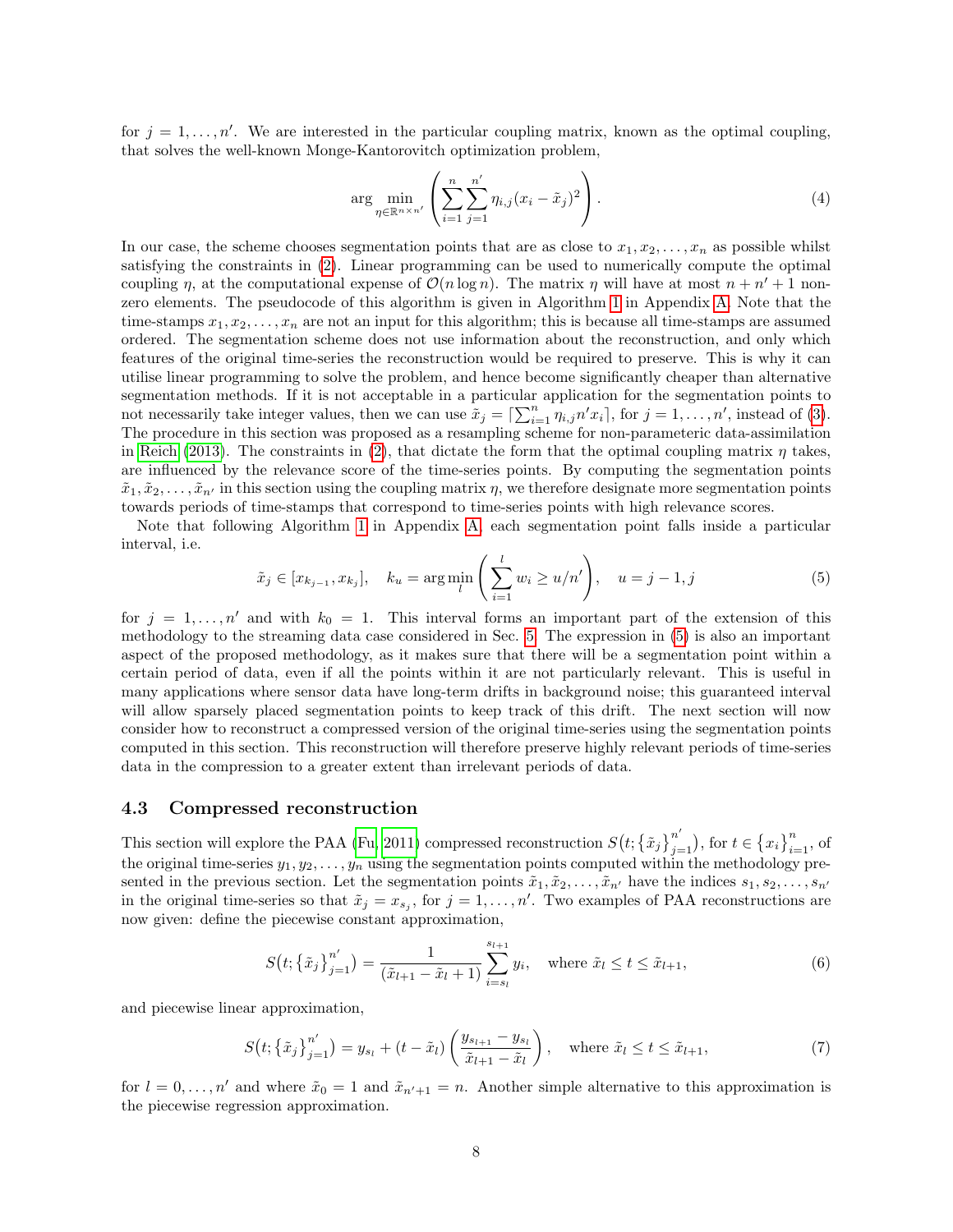The error of the relevance scores of the compressed reconstruction, utilising the segmentation points computed in the previous section, away from the relevance scores of the original time-series is now considered. This error metric is of particular interest to the scope of this paper since the proposed methodology is designed for when the practioner would like to preserve relevant features in the compressed version. We shall assume a piecewise reconstruction satisfying

$$
S\left(t; \left\{\tilde{x}_j\right\}_{j=1}^{n'}\right) \in \left[\min_{x_i \in [\tilde{x}_j, \tilde{x}_{j+1}]} y_i, \max_{x_i \in [\tilde{x}_j, \tilde{x}_{j+1}]} y_i\right],
$$

where  $\tilde{x}_j \leq t \leq \tilde{x}_{j+1}$ . Recall that  $\phi_1, \phi_2, \ldots, \phi_n$  are the relevance scores of the original time-series, and now let  $\phi_i$  be the relevance score of  $S(x_i; \{\tilde{x}_j\}_{j=1}^{n'})$  for  $i = 1, \ldots, n$ . Then,

<span id="page-8-2"></span>
$$
\left|\tilde{\phi}_i - \phi_i\right| < \frac{\sum_{t=1}^n \phi_t}{n'},\tag{8}
$$

for all  $i = 1, \ldots, n$ . The derivation of this is shown in Appendix [B.](#page-17-13)

## <span id="page-8-0"></span>5 Streaming time-series segmentation

This section will now remove the assumption made in the previous section that the time-series is not streamed. In the streaming data case, new data points are added to the time-series  $y_1, y_2, \ldots, y_n$  sequentially, possibly indefinitely. We propose a recursive approximation to the segmentation points that one would obtain from using the methodology presented in the previous section; this approximation is updated every time a new data point is added to the time-series. An approximation is required since the segmentation points are derived using the linear transformation in [\(3\)](#page-6-2) and this transformation is affected by the constraints in [\(2\)](#page-6-1). These constraints are dependent on the normalized weights  $w_i$ , for  $i = 1, \ldots, n$ ; each time a data point is added to the time-series all previous weights will change, leading to the position of all segmentation points changing. On another note, since the approximation is recursive, it is more efficient than re-computing the segmentation points using the methodology in the previous section each time the time-series is added to. There are two aspects to this approximation that are discussed in this section. First, we explain how one can update the number of segmentation points used for the compression  $n'$  as the time-series increases in size. Second, we outline how we approximate the  $n'$  segmentation points; a user-defined approximation error controls how accurate one wants the approximation to be. A general outline of the approximation is given below:

- (1) Initialize the algorithm by observing the first *n* points of the time-series, setting  $L \leftarrow n, n'$  to be the user's choice,  $\Delta Z \leftarrow 0$  and  $Z \leftarrow \sum_{l=1}^{n} \phi_l$ . Also initialize:
	- $x^S = (x_1^S, \ldots, x_L^S) = (x_1, \ldots, x_n),$
	- $\phi^S = (\phi_1^S, \ldots, \phi_L^S) = (\phi_1, \ldots, \phi_n),$
	- $\xi = (\xi_1, \ldots, \xi_L) = (\phi_1 x_1, \ldots, \phi_n x_n).$
- (2) Prescribe a user-defined level of accuracy  $\alpha \in [0,1]$  and set  $\epsilon \leftarrow \alpha/n'$ .
- (3) Set  $n \leftarrow n+1$ , and observe the new data point  $y_n$  in time-series (or  $\mathbf{y}_{(n-\gamma):(n+\gamma)}$  using a buffer, if required for a query-driven relevance score), at the time-stamp  $x_n$ , and compute associated relevance score  $\phi_n$ . Set  $\mathbf{x}^S = (\mathbf{x}^S, x_n)$ ,  $\phi^S = (\phi^S, \phi_n)$  and  $\boldsymbol{\xi} = (\boldsymbol{\xi}, \phi_n x_n)$ .
- (4) Update n' and prune  $x^S$ ,  $\phi^S$  and  $\xi$ : Set  $\Delta Z \leftarrow \Delta Z + \phi_n$ . If:

<span id="page-8-1"></span>
$$
\Delta Z \ge Z/n',\tag{9}
$$

then implement:

(4i) Set  $n' \leftarrow n' + 1$ ,  $\epsilon \leftarrow \alpha/n'$ ,  $Z \leftarrow Z + \Delta Z$  and  $\Delta Z \leftarrow 0$ .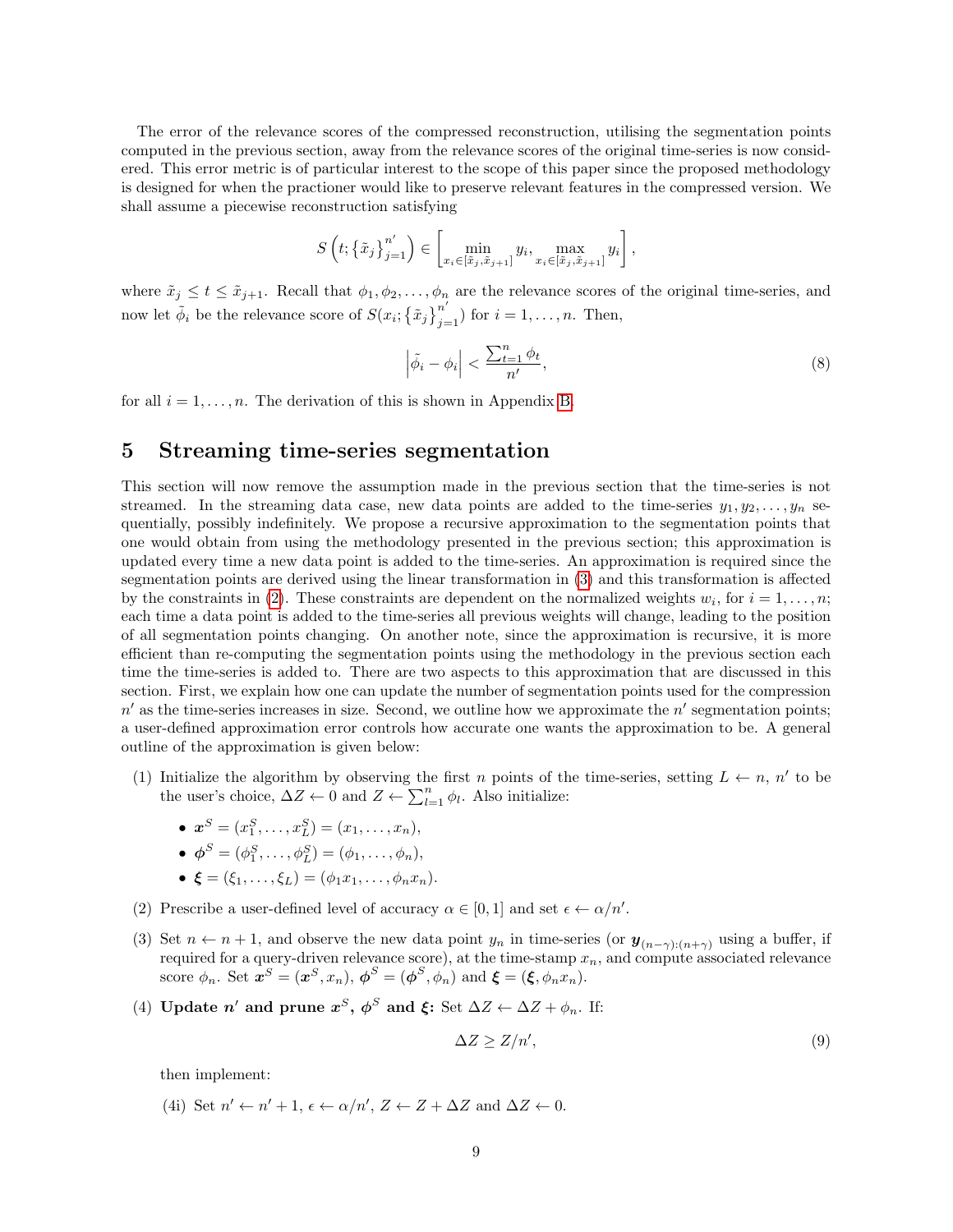- (4ii) Set  $z \leftarrow L$  and while  $z \geq 3$ , implement:
	- $-$  If  $\phi_z^S > \epsilon \sum_{l=1}^L \phi_l^S$ , then set  $z \leftarrow z 1$ . On the other hand, if  $\phi_z^S \leq \epsilon \sum_{l=1}^L \phi_l^S$ , then compute

<span id="page-9-0"></span>
$$
i = \arg\min_{j \in [2, z]} \left( \sum_{l=j}^{z} \phi_l^S \le \epsilon \sum_{l=1}^{L} \phi_l^S \right), \tag{10}
$$

and set 
$$
\mathbf{x}^{S} = (x_1^{S}, \dots, x_{i-1}^{S}, x_2^{S}, \dots, x_L^{S}), \phi^{S} = (\phi_1^{S}, \dots, \phi_{i-1}^{S}, \sum_{l=i}^{z} \phi_l^{S}, \phi_{z+1}^{S}, \dots, \phi_L^{S})
$$
 and  $\boldsymbol{\xi} = (\xi_1, \dots, \xi_{i-1}, \sum_{l=i}^{z} \xi_l, \xi_{z+1}, \dots, \xi_L)$ . Set  $L \leftarrow |\phi^{S}|$ , and  $z \leftarrow i-1$ .

- (5) For  $j = 1, \ldots, n'$  implement:
	- (5i) Update approximation to end-points of interval in [\(5\)](#page-7-1): Set

$$
i_l = \arg\min_l \left( \sum_{i=1}^l \phi_i^S \ge (j-1) \sum_{i=1}^L \phi_i^S / n' \right) \quad \text{and} \quad i_u = \arg\min_l \left( \sum_{i=1}^l \phi_i^S \ge j \sum_{i=1}^L \phi_i^S / n' \right).
$$

Then  $x_{i_l}^S$  is an approximation to  $x_{k_{j-1}}$  and  $x_{i_u}^S$  is an approximation to  $x_{k_j}$ .

- (5ii) Update approximation to segmentation points: Compute the approximation to the  $j$ 'th segmentation point,  $\tilde{x}_{j}^{S} = \left(\sum_{i=i_l}^{i_u} \xi_i + E\right) / (Z/n')$ , where E is an adjustment term explained in more detail in Appendix [C.](#page-18-1)
- (6) Return to step (3).

The procedure outlined in the steps above is given in more detail in Appendix [C.](#page-18-1) The intuition behind the approximation is the following. The vectors  $x^S$ ,  $\phi^S$  and  $\xi$  keep a synopsis of the time-stamps, relevance scores, and products of time-stamps and relevance scores over the time-series. In step (4ii), some elements of these vectors are combined and summed together when the corresponding relevance scores are low; these elements are unlikely to have segmentation points on them. As this synopsis is pruned over time, generating approximations from the elements of it instead of the entire time-series will be efficient. Now, since we know that the segmentation point  $\tilde{x}_j$ , for  $j = 1, \ldots, n'$ , is within the interval  $[x_{k_{j-1}}, x_{k_j}]$ , it is important to always maintain approximations to the end-points of the interval in [\(5\)](#page-7-1); this is done in step (5i). Using the condition in [\(10\)](#page-9-0) we have that approximations to the end-points of the interval in [\(5\)](#page-7-1) satisfy,

<span id="page-9-2"></span>
$$
\left|\sum_{l=1}^{i_l} \phi_l^S - \sum_{l=1}^{k_{j-1}} \phi_l\right| \le \epsilon \left(\sum_{l=1}^n \phi_l\right), \quad \left|\sum_{l=1}^{i_u} \phi_l^S - \sum_{l=1}^{k_j} \phi_l\right| \le \epsilon \left(\sum_{l=1}^n \phi_l\right). \tag{11}
$$

A consequence of this on the accuracy of the segmentation point approximation, given by a rolling weighted sum  $\sum_{l=i_l}^{i_u} \xi_l$  in step (5ii), is that,

<span id="page-9-1"></span>
$$
\left|\tilde{x}_j^S - \tilde{x}_j\right| \le 4\alpha x_{k_{j+1}},\tag{12}
$$

for  $j = 1, \ldots, n'$  and where  $x_{k_{n'+1}} = n$ . This bound on the segmentation points is proved in Appendix [D.](#page-20-0)

As an example to see how the number of segmentation points  $n'$  is updated in step (4) as data points are added to the time-series, consider the following time-series:

$$
y_1 = 0
$$
,  $y_2 = 3$ ,  $y_3 = 0$  and  $y_4 = 1$  observed at the time-stamps  $x_1 = 1$ ,  $x_2 = 2$ ,  $x_3 = 3$  and  $x_4 = 4$ .

We assume that we start with  $n' = 2$ , and let  $\phi_i = |y_i - y_{i-1}|$  with  $y_0 = 0$ . Therefore,  $\phi_1 = 0, \phi_2 = 3, \phi_3 = 3$ and  $\phi_4 = 1$ . After the fifth data point,  $y_5$ , enters the time-series at the time-stamp  $x_5 = 5$ , we have that  $Z = 7$  and  $\Delta Z = \phi_5$ . If  $y_5 = 5$ , we have that  $\phi_5 = 4$  and therefore  $\Delta Z > Z/n'$ . In this case we would increase the number of segmentation points by one. If on the other hand  $y_5 = 0$ , we have that  $\phi_5 = 1$  and therefore  $\Delta Z < Z/n'$ . In this case the number of segmentation points would stay as  $n' = 2$ . The next section gives a numerical demonstration of this approximation to the segmentation points of a time-series, in the streaming data regime.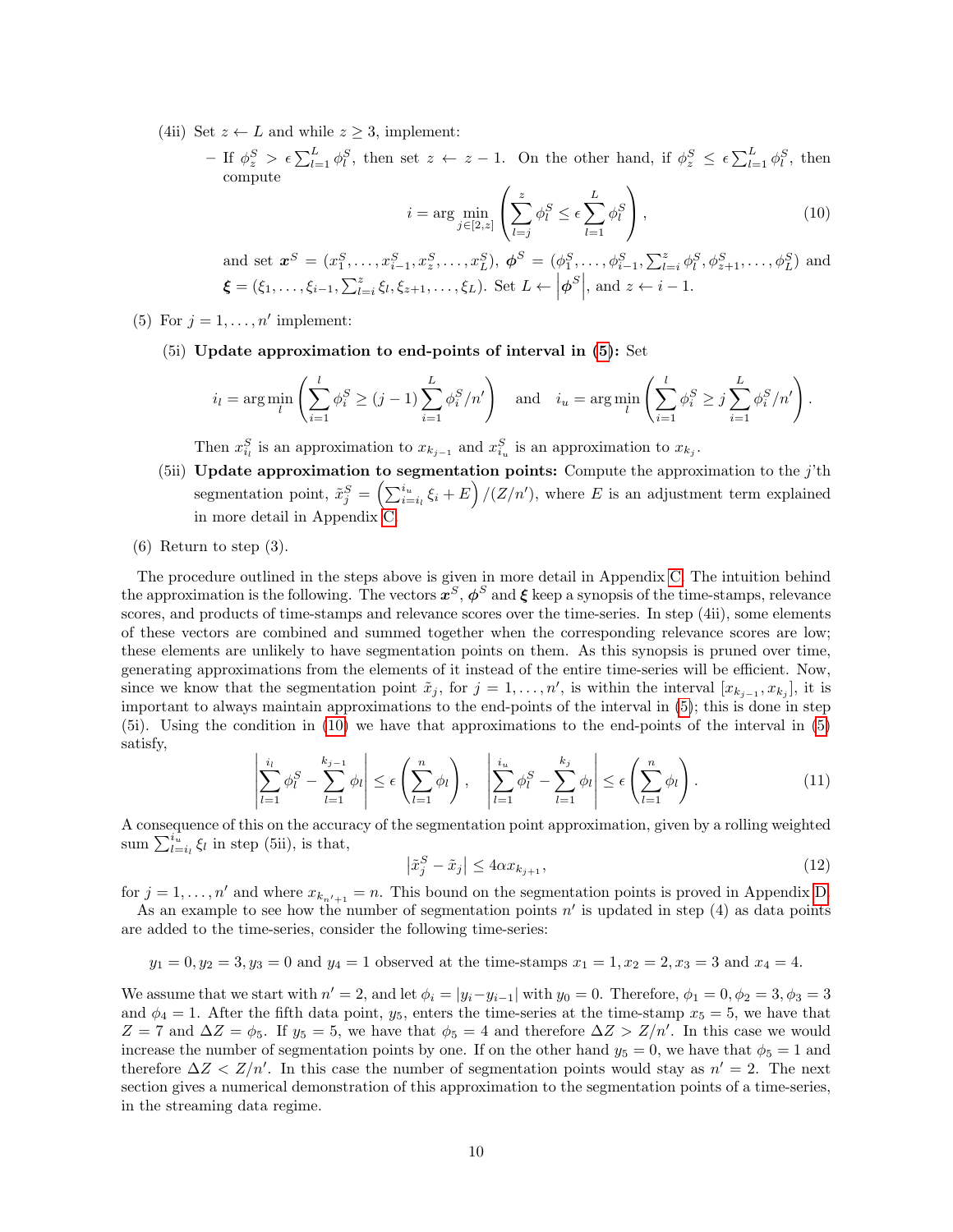## <span id="page-10-0"></span>6 Numerical demonstrations

The following section will demonstrate the methodology presented throughout the paper with the application of the method to simulated streaming data and data from the accelerometers and strain gauges instrumented on the pedestrian footbridge introduced in Sec. [2.](#page-1-0) These demonstrations prove the effectiveness of the proposed compression technique for the application of efficiently managing data from instrumented infrastructure, whilst preserving key features in the original sensor data.

#### 6.1 Simulated streaming data

This section will investigate the effectiveness of the streaming data approximation, presented in Sec. [5,](#page-8-0) for the segmentation points obtained from the optimal transport algorithm introduced in Sec. [4.](#page-4-0) Recall that this approximation is required in the streaming data regime since it is assumed infeasible to re-compute the segmentation points every time a new element is added to the time-series. The implementation of the approximation is described in Appendix [C](#page-18-1) and segmentation points are added on-the-fly when the condition in [\(9\)](#page-8-1) is met. The simulated time-series considered in this problem is,

<span id="page-10-1"></span>
$$
y_i = \sin^3(i\pi 200/(5 \times 10^5)), \quad \text{for } i = 1, \dots, 5 \times 10^5 \tag{13}
$$

where  $x_i = i$ , and the relevance score used is  $\phi_i = |y_i|$ , with  $p = 2$ . This time-series is chosen to simulate frequent occurrences of a particular magnitude-based feature in the data, that will hopefully allow the segmentation points to shift periodically to the peaks of the sinusoidal waves when they enter into the time-series. Initially we start with  $n' = 500$ , and  $n = 1000$ . The value  $\alpha = 0.2$  is used. After all elements have been added to the time-series, there are  $n' = 984$  segmentation points.

First, Figure [12](#page-11-0) shows the relative error of the approximate segmentation points,

$$
\left|\tilde{x}_j^S - \tilde{x}_j\right|/x_{k_{j+1}}, \quad \text{for } j = 1, \dots, n',
$$

with  $x_{k_{n'+1}} = n$ , after every 5000'th element has been added to the time-series. The theoretical bound in [\(12\)](#page-9-1) is also shown. The relative error stays approximately constant over time, and below the bound. Next, Figure [13](#page-11-0) shows the runtime (in seconds) of computing the segmentation points via the approximation presented in Algorithm [5](#page-20-1) within Appendix [C,](#page-18-1) after every 5000'th element has been added to the timeseries. It shows this runtime in comparison to that of computing the actual segmentation points using an implementation of linear programming (Algorithm [1\)](#page-18-0). Note that the runtime of the approximation is far less than that of re-implementing linear programming each time a new element is added to the time-series for large n. This shows the feasibility of applying the segmentation methodology (or an approximation of it) proposed in this paper to time-series obtained from a sensor acquiring data at a fast pace. Finally, Figure [14](#page-11-1) shows the ratio of reconstruction error from using a piecewise linear reconstruction, in [\(7\)](#page-7-2), alongside both the approximate segmentation points and those obtained by continuously implementing Algorithm [1.](#page-18-0) Note that this ratio of errors is approximately equal to one, over the data stream, showing that there is negligible loss in reconstruction accuracy in computing approximate segmentation points instead of using the linear programming algorithm in Algorithm [1.](#page-18-0)

#### 6.2 Accelerometer data

This section applies the proposed compression methodology to a time-series  $y_1, y_2, \ldots$  generated by accelerometers instrumented on the pedestrian footbridge, introduced in Sec. [2.](#page-1-0) Data from one of the sensors (City-side: pi-pier9-bridge-accel-5-9-a-z-9) in the described accelerometer network is considered here. This time-series is acquired at 40Hz over a total time of 20 seconds. There are three signals in the time-series, seemingly corresponding to a pedestrian-event occuring on the bridge near the sensor three times. As aforementioned, accelerometer signals have an oscillatory-like shape, and therefore the relevance score we use to generate the segmentation points in this example corresponds to  $\phi_i = |y_i - y_{i-1}|^2$ . The intuition behind this choice is that oscillations in the time-series are larger during a signal, rather than during background sensor noise. This can be seen in Figure [15,](#page-12-0) where  $n' = 30$  segmentation points,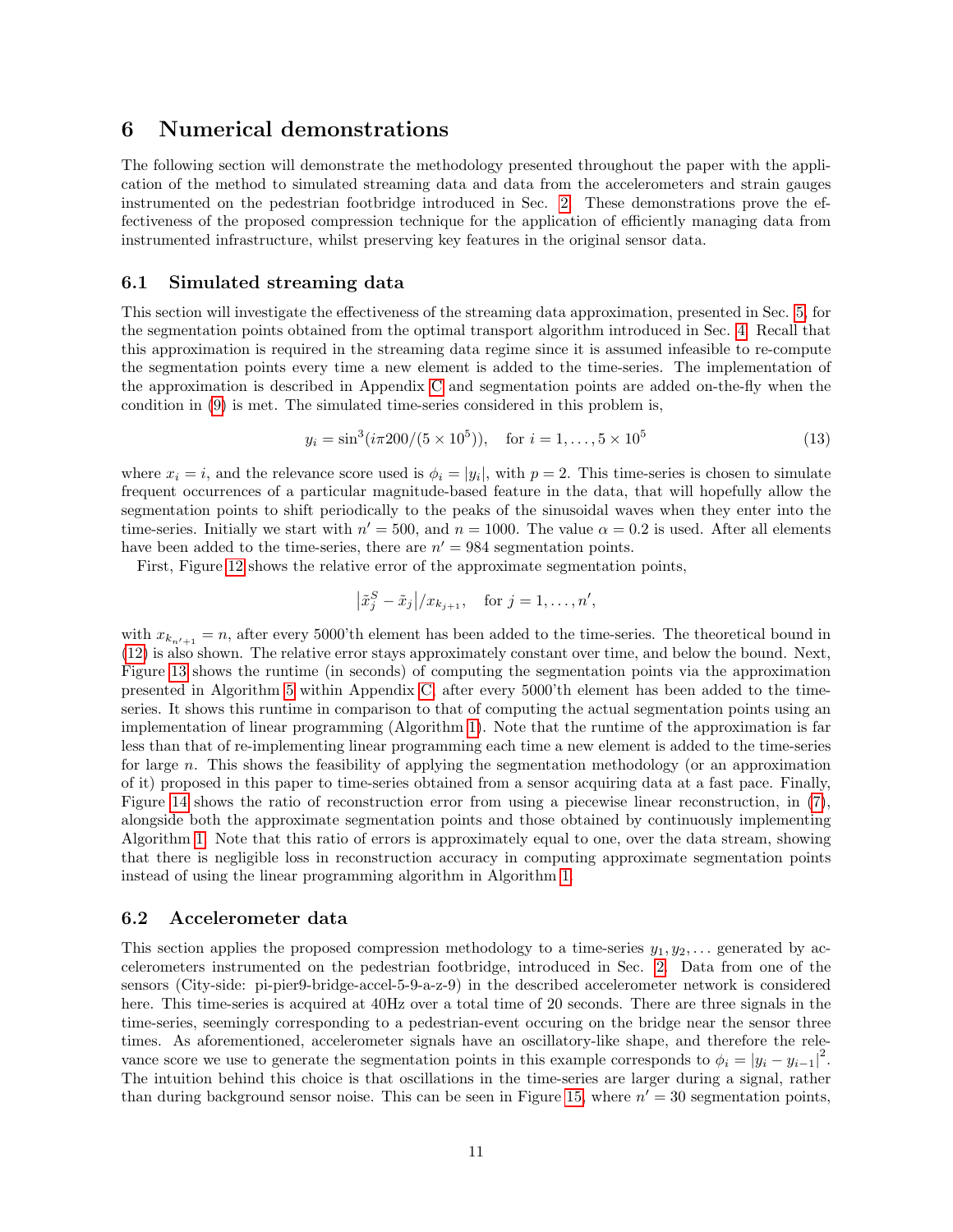<span id="page-11-0"></span>



Figure 12: Mean absolute relative error of all approximate segmentation points after every 5000'th element has been added to the time series in [\(13\)](#page-10-1). The theoretical bound in [\(12\)](#page-9-1) is also shown in the dashed line.

Figure 13: Runtime (seconds) for computing segmentation points via the approximation in Algorithm [5](#page-20-1) (red) and via linear programming in Algorithm [1](#page-18-0) (black), after every 5000'th element has been added to the time-series in [\(13\)](#page-10-1).

<span id="page-11-1"></span>

Figure 14: The ratio of mean-squared reconstruction error from using piecewise linear reconstructions alongside the segmentation points obtained by both the approximation in Algorithm [5](#page-20-1) (red) and via linear programming in Algorithm [1.](#page-18-0)

obtained using the methodology presented in Sec. [4,](#page-4-0) are also shown. Notice that the segmentation points gather around the points where the oscillations are largest, that could represent a pedestrian-event being detected by the accelerometer. On the other hand, they are more sparsely spread out at times when there appears to be only sensor noise present. Interestingly, the third and final signal has the least dense concentration of segmentation points out of all three signals, given it does not exhibit as large oscillations as the other two signals do.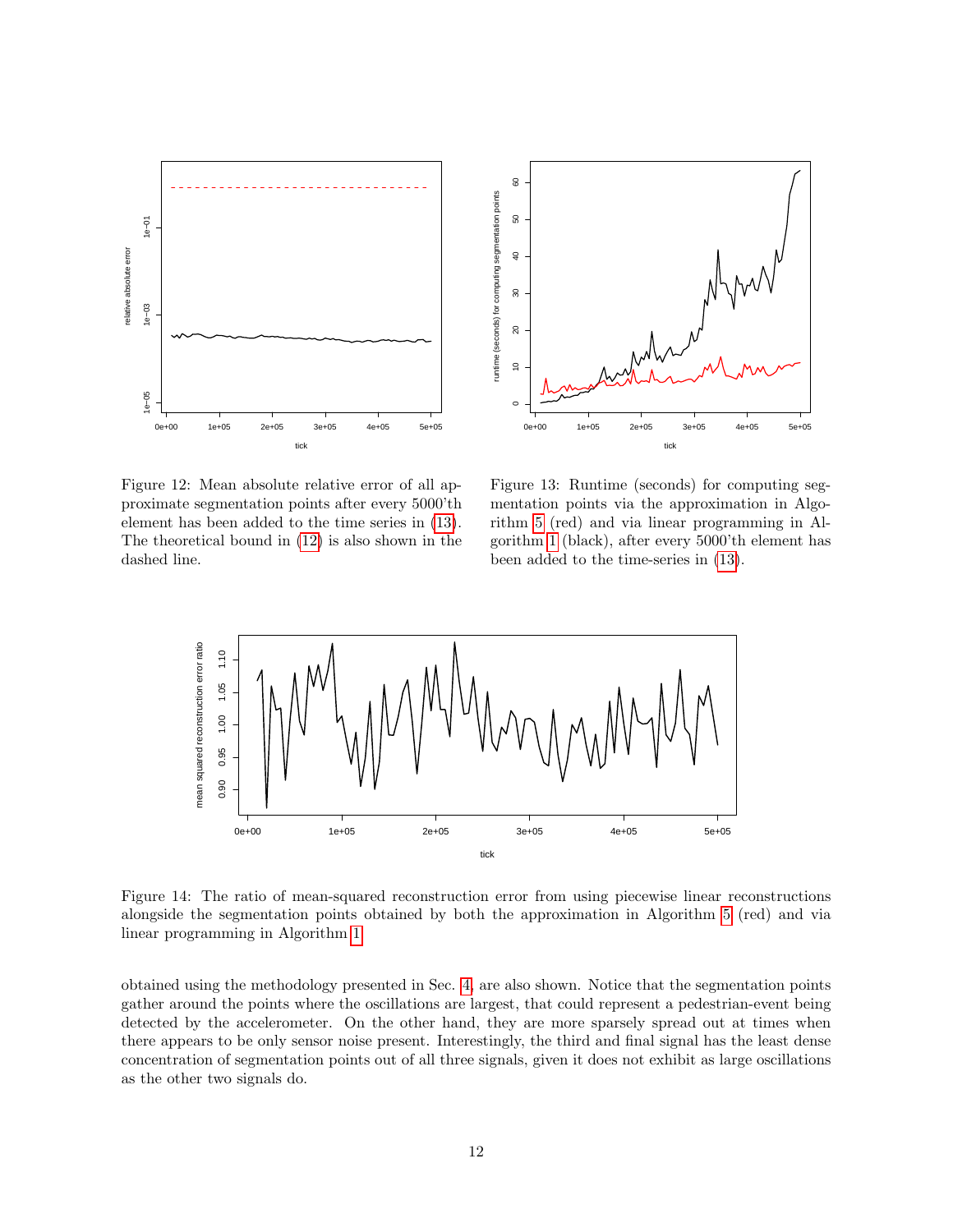<span id="page-12-0"></span>

Figure 15: A 20 seconds snippet of an accelerometer time-series, where data is acquired at 40Hz. Three signals representing pedestrians interacting with the footbridge are captured in the snippet. Segmentation points, obtained from using the proposed methodology in Sec. [4,](#page-4-0) are shown by the red vertical lines. Note they cluster around the times at which the three signals occur.

### 6.3 Strain sensor data

This section now applies the proposed compression methodology to a time-series obtained from a strain sensor (City-side / left: pi-pier9-bridge-strain-2-left-s-0) within the network instrumented on the pedestrian bridge introduced in Sec. [2.](#page-1-0) Relevant signals within the time-series, seemingly corresponding to a pedestrian-event occuring near the sensor, appear as a sinusoidal-like wave (see Figure [5\)](#page-3-1). Inspired by the form of this signal, the relevance score used to generate the segmentation points in this example corresponds to that in [\(1\)](#page-4-1), where the query shape is given by,

$$
q_i = (\sigma_{y_j} \sin(i\pi/25)) + \mu_{y_j}, \quad i = 1, 2, ..., 51,
$$

where  $\mu_{y_j}$  and  $\sigma_{y_j}$  are the sample mean and standard deviation of the subsequence  $\mathbf{y}_{\max(j-25,1):\min(j+25,n)}$ . Therefore normalization is employed here to aid the pattern detection metric in [\(1\)](#page-4-1). Figures [16](#page-13-0) and [17](#page-13-0) show the placements of the segmentation points for two snippets of data from the strain sensor (acquired at 80Hz), each containing a single signal that seemingly corresponds to a pedestrian-event. In both cases, the segmentation points are very sparse for all times that aren't in the immediate interval of the signal; instead they are concentrated on the signal itself.

An interesting aspect of the piecewise linear compressed reconstruction from the segmentation points, obtained from using the proposed methodology, is the relevance score for this reconstruction. A piecewiselinear approximation using the segmentation points computed in Figure [17](#page-13-0) is obtained, and Figure [18](#page-14-0) shows the value of the relevance score in [\(1\)](#page-4-1) for this approximation alongside that from the original timeseries. As one can see, the relevance scores match well for large values (corresponding to  $x_i$  values which are close to segmentation points), but do not match well for the lower, less relevant values. This shows the benefit of the proposed methodology at being able to preserve key features of the original time-series, specified by the relevance score used. The error of the relevance score for compressed reconstructions using segmentation points obtained via the proposed methodology is investigated in Sec. [4.3.](#page-7-0)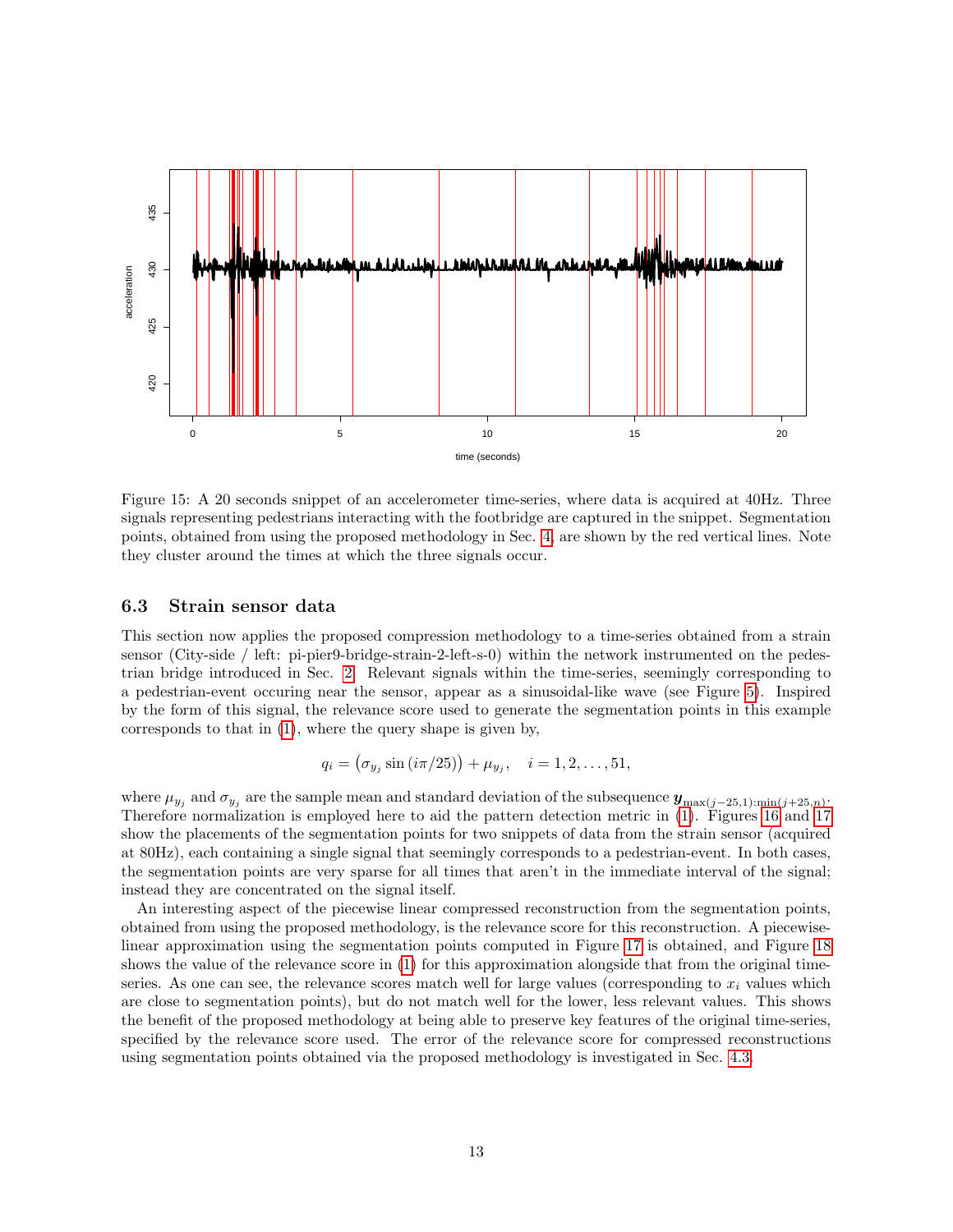<span id="page-13-0"></span>

Figure 16: A snippet of time-series data obtained from a strain sensor instrumented on the pedestrian bridge described in Sec. [2](#page-1-0) (in black). Approximately half way through the snippet of data a pedestrianevent seemingly occurs causing a signal in the time-series. The segmentation points (shown in red), obtained from using the segmentation method proposed in Sec. [4](#page-4-0) cluster near this signal.



Figure 17: The same as Figure [16,](#page-13-0) with a different snippet of time-series data obtained from the strain sensor instrumented on the pedestrian footbridge described in Sec. [2.](#page-1-0)

#### 6.3.1 Reconstruction from compression

We will now assess how the compressed reconstruction of a time-series obtained from the strain sensor instrumented to the pedestrian footbridge introduced in Sec. [2,](#page-1-0) obtained using the compression methodology in this paper, performs at representing the original time-series in a lower dimensional form. To do this, we will concentrate on assessing the reconstruction error and space-efficiency within parts of the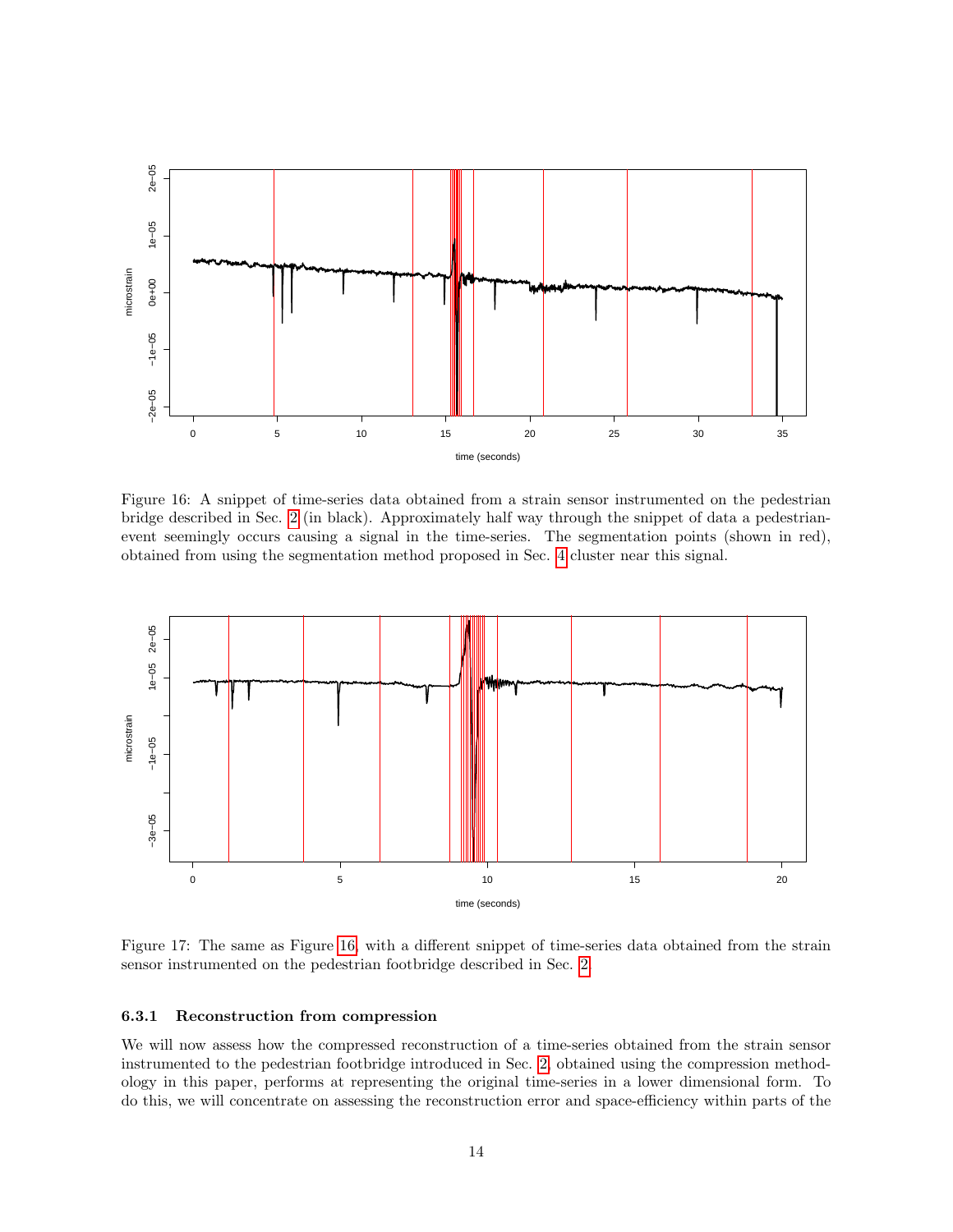<span id="page-14-0"></span>

Figure 18: The relevance scores  $\phi_i$  of the reconstructed piecewise time-series obtained from the segmentation points shown in Figure [17](#page-13-0) (in red), alongside the relevance scores of the original time-series (in black).

original strain sensor time-series that are highly relevant to the analyzer: the signals corresponding to pedestrian-events. A 400 second long time-series is obtained from the strain sensor. This snippet contained 5 pedestrian-event signals. Five 2 second long intervals, containing these signals, were extracted manually, and the non-event periods in between these intervals were recorded separately. Segmentation points were computed as in the previous section, and a compressed reconstruction was obtained using a piecewise regression approximation to the original time-series. The reconstruction during one of the extracted event intervals containing a signal is shown in Figure [19,](#page-15-0) in addition to the reconstruction during one of the nonevent periods in between the extracted intervals shown in Figure [20.](#page-15-0) Compression ratios, and the average relative squared reconstruction error,  $\frac{1}{|J|} (\sum_{t \in J} |S(x_t; \{\tilde{x}_j\}_{j=1}^{n'}) - y_t|^2)/(\sum_{t \in J} |y_t|)$ , where J corresponds to all indices within a particular time interval of the reconstruction, were computed for each extracted event interval and each non-event period in between the extracted intervals. These are shown in Table [1.](#page-15-1) One can note from the aforementioned figures and this table that the reconstruction is refined, leading to lower error, in the periods of high relevance (signals seemingly caused by pedestrian events). Compression ratios are lower in these periods, than during the non-event periods, as more segmentation points have concentrated on them. The higher compression ratios in the non-event periods, coupled with the lower error during the extracted event intervals, show the effectiveness of the reconstruction at producing very similar values to the original time-series during relevant periods only in a much lower dimensional form.

## 7 Conclusion and Discussion

This paper has presented a compression technique for data streamed from instrumented infrastructure, such as bridges, roads and tunnels fitted with sensor networks, for applications including condition and structural health monitoring. Especially when data is acquired frequently, relative to any changes exhibited in the structure, it is important to wisely compress data down to a manageable quantity for storage and analysis. Methodology is presented for cases where data is given in a single batch, and where data is acquired sequentially in an indefinite stream. The proposed compression technique produces a piecewise aggregate approximation (segmented time-series) that preserves user-defined particular patterns or features that exist in the original time-series. This paper uses the motivating example of particular patterns of signals from accelerometers and strain sensors instrumented on a pedestrian footbridge, that could represent a pedestrian-event (such as a person walking) in the vicinity of these sensors, as the features that one would like to preserve in a compression.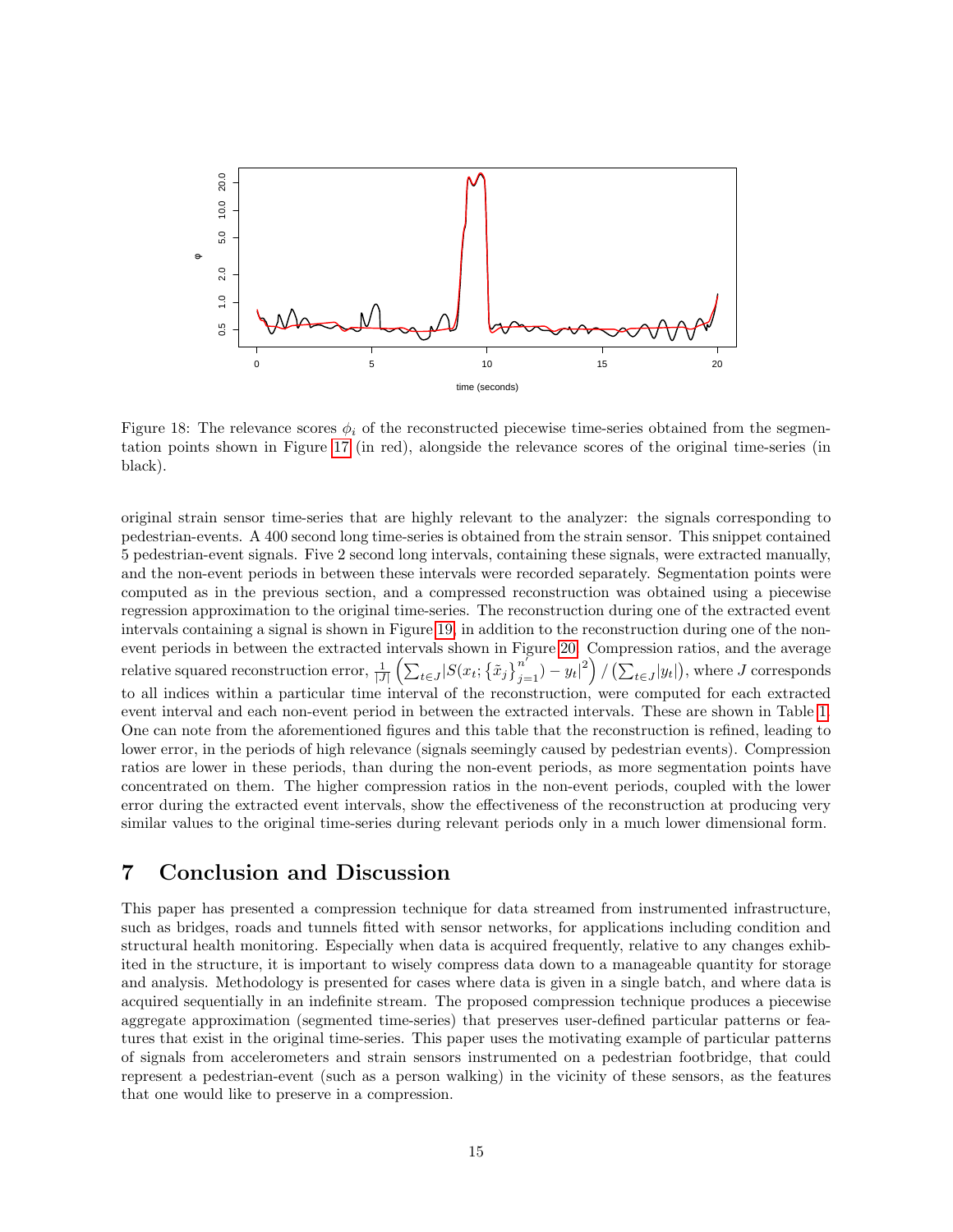<span id="page-15-0"></span>



Figure 19: A time-series snippet obtained from a strain sensor instrumented on the footbridge described in Sec. [2](#page-1-0) for a manually extracted period of time (during which a pedestrian-event occurs). The piecewise reconstruction obtained from using the proposed segmentation methodology in Sec. [4](#page-4-0) is shown in red.

Figure 20: A time-series snippet obtained from a strain sensor instrumented on the footbridge described in Sec. [2](#page-1-0) for a manually extracted nonevent period of time. The piecewise reconstruction obtained from using the proposed segmentation methodology in Sec. [4](#page-4-0) is shown in red.

<span id="page-15-1"></span>

| Period      | Compression Ratio | Relative Squared Reconstruction Error |
|-------------|-------------------|---------------------------------------|
| Non-event 1 | 183.1             | 0.99                                  |
| Non-event 2 | 168.5             | 0.24                                  |
| Non-event 3 | 143.4             | 0.41                                  |
| Non-event 4 | 149.0             | 0.44                                  |
| Non-event 5 | 190.5             | 0.41                                  |
| Event 1     | 5.31              | 0.02                                  |
| Event 2     | 5.94              | 0.03                                  |
| Event 3     | 4.80              | 0.01                                  |
| Event 4     | 4.81              | 0.02                                  |
| Event 5     | 9.18              | 0.05                                  |

Table 1: Compression ratios and relative squared reconstruction errors during five non-event periods and five pedestrian-event periods for a time-series obtained from the strain sensor on the pedestrian footbridge described in Sec. [2.](#page-1-0) Period start and end points were chosen manually.

The methodology works as follows. A user-defined relevance score is first used to create weights for each data point in a time-series; points are weighted relative to how important it is to the appearance of features or patterns that one would like to preserve in the compression. Then optimal transport is used to find the optimal piecewise segmentation that preserves sequences of points within the time-series that have high relevance. This can be done via linear programming which can be implemented quickly even for relatively large data-sets. In the case where the data is streamed sequentially over time (e.g. from a sensor network instrumented on an operational structure), a bounded approximation to the optimal piecewise segmentation can be maintained over time and queried in a significantly reduced runtime relative to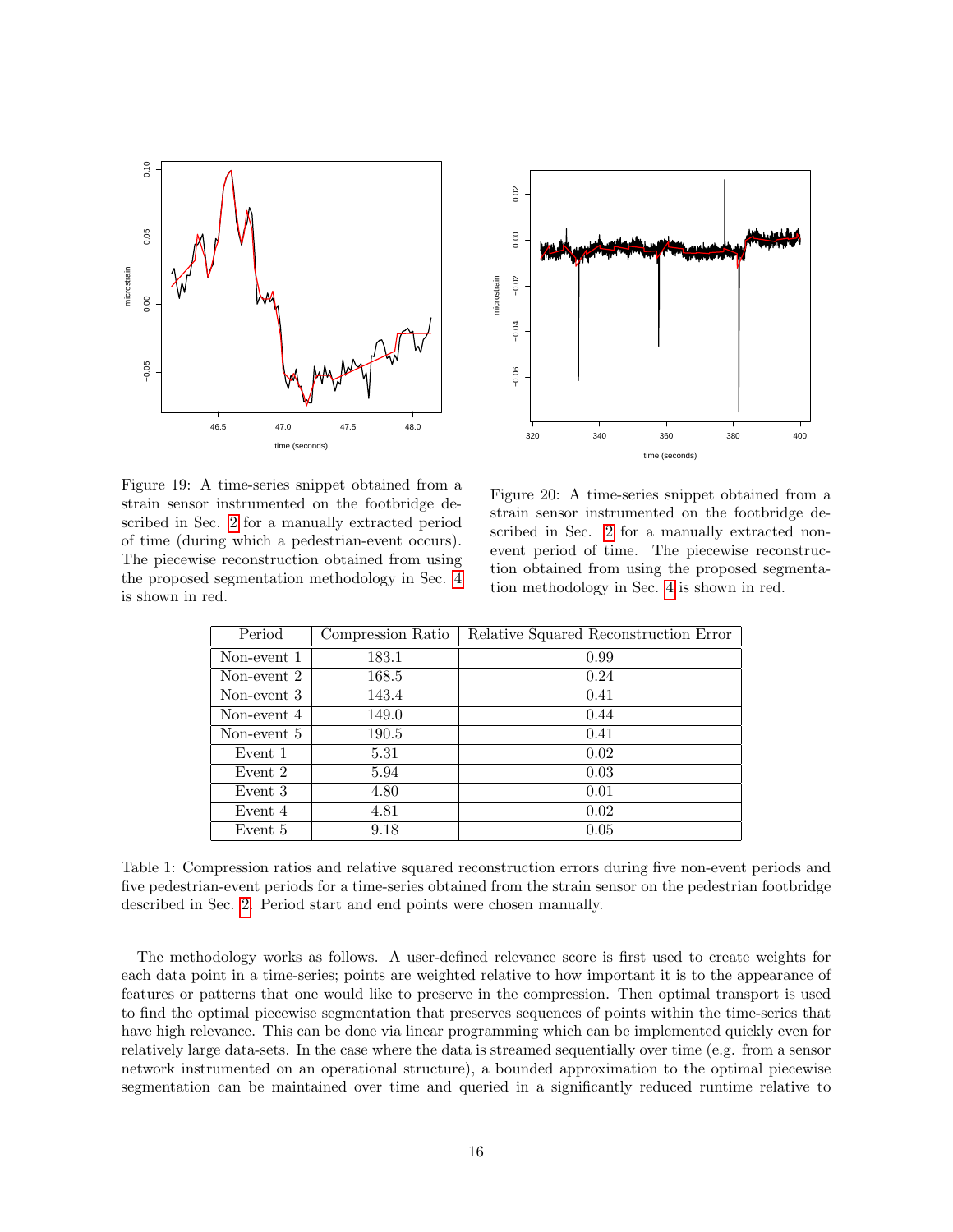re-computing the linear programming result.

The features that the compression should preserve inform the choice of the relevance score used alongside the proposed methodology. For example, similarity search and distance measures can be used to preserve a particular query shape or pattern in the time-series data. Future extensions of this work should explore the properties of compressions constructed using the proposed methodology alongside more exoctic relevance scores (e.g. Markov-models [\(Ge and Smyth, 2000\)](#page-17-14) or probabilistic warping [\(Bautista et al., 2012\)](#page-16-7)) and compositions of relevance scores. It only seems natural that by doing the latter for example, one could extend this methodology to compressing a time-series whilst preserving multiple important features or patterns, such as data acquired from sensors that produce different signals for different types of events (e.g. railway bridges, where different types of trains frequently pass over it).

The motivating example of applying the proposed methodology to compressing data-sets obtained from a pedestrian footbridge instrumented with strain sensors and accelerometers is considered via a series of numerical demonstrations towards the end of this paper. These demonstrations highlight the effectiveness of the compression at preserving key features (e.g. a sinusoidal-type wave of measurements) in the original data from the strain sensors and accelerometers that represent a pedestrian-event near the sensor location. Due to the choice of these relevance scores for the implementation of the proposed methodology, the compression ignores large-magnitude noise and outliers (possibly due to electrical currents) that often make traditional analyzes of raw data obtained from strain sensors and accelerometers difficult. The reconstructed compressed data obtained from this methodology exhibits low error, with respect to the original data, during occurences of pedestrian-events, and high compression ratios (a metric for the space-efficiency of the compression) during unimportant periods of data. These demonstrated properties are necessary in alleviating the high complexity of storing and analyzing streaming sensor data from instrumented infrastructure. Therefore this work contributes towards important research efforts to improve structural health and condition monitoring systems used alongside novel and contemporary sensing technologies.

## References

- <span id="page-16-1"></span>Bao Y, Beck JL and Li H (2011) Compressive sampling for accelerometer signals in structural health monitoring. *Structural Health Monitoring* 10(3): 235–246.
- <span id="page-16-2"></span>Bao Y, Tang Z and Li H (2019) Compressive-sensing data reconstruction for structural health monitoring: A machine-learning approach. arXiv preprint arXiv:1901.01995 .
- <span id="page-16-7"></span>Bautista MA, Hernández-Vela A, Ponce V, Perez-Sala X, Baró X, Pujol O, Angulo C and Escalera S (2012) Probability-based dynamic time warping for gesture recognition on rgb-d data. In: International Workshop on Depth Image Analysis and Applications. Springer, pp. 126–135.
- <span id="page-16-3"></span>Bose T, Bandyopadhyay S, Kumar S, Bhattacharyya A and Pal A (2016) Signal characteristics on sensor data compression in iot-an investigation. In: 2016 13th Annual IEEE International Conference on Sensing, Communication, and Networking (SECON). IEEE, pp. 1–6.
- <span id="page-16-5"></span>Cassisi C, Montalto P, Aliotta M, Cannata A and Pulvirenti A (2012) Similarity measures and dimensionality reduction techniques for time series data mining. In: Advances in data mining knowledge discovery and applications. InTech.
- <span id="page-16-0"></span>Cawley P (2018) Structural health monitoring: Closing the gap between research and industrial deployment. Structural Health Monitoring 17(5): 1225–1244.
- <span id="page-16-6"></span>Douc R and Cappé O (2005) Comparison of resampling schemes for particle filtering. In: ISPA 2005. Proceedings of the 4th International Symposium on Image and Signal Processing and Analysis, 2005. IEEE, pp. 64–69.
- <span id="page-16-4"></span>Fu T (2011) A review on time series data mining. Engineering Applications of Artificial Intelligence 24(1): 164–181.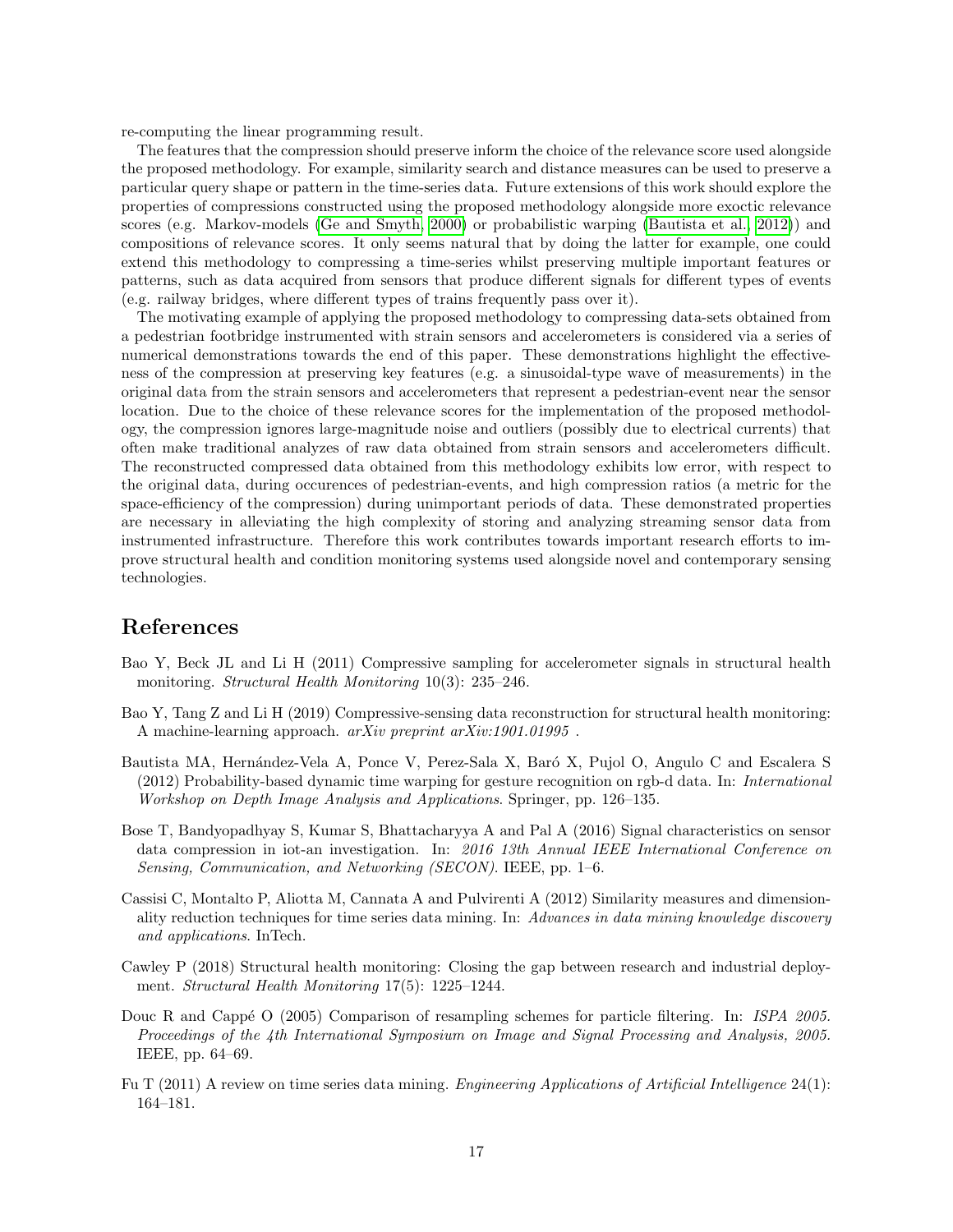- <span id="page-17-14"></span>Ge X and Smyth P (2000) Deformable markov model templates for time-series pattern matching. In: Proceedings of the sixth ACM SIGKDD international conference on Knowledge discovery and data mining. ACM, pp. 81–90.
- <span id="page-17-15"></span>Greenwald M and Khanna S (2001) Space-efficient online computation of quantile summaries. In: ACM SIGMOD Record, volume 30. ACM, pp. 58–66.
- <span id="page-17-7"></span>Keogh E (1997) A fast and robust method for pattern matching in time series databases. In: Proceedings of WUSS 97.1, volume 99.
- <span id="page-17-4"></span>Keogh E, Chu S, Hart D and Pazzani M (2004) Segmenting time series: A survey and novel approach. In: Data mining in time series databases. World Scientific, pp. 1–21.
- <span id="page-17-9"></span>Keogh E and Ratanamahatana CA (2005) Exact indexing of dynamic time warping. Knowledge and information systems  $7(3)$ : 358-386.
- <span id="page-17-0"></span>Khoa NLD, Zhang B, Wang Y, Chen F and Mustapha S (2014) Robust dimensionality reduction and damage detection approaches in structural health monitoring. *Structural Health Monitoring* 13(4): 406–417.
- <span id="page-17-1"></span>Lau FDH, Butler L, Adams N, Elshafie M and Girolami M (2018) Real-time statistical modelling of data generated from self-sensing bridges. In: *Proceedings of the Institution of Civil Engineers - Civil* Engineering.
- <span id="page-17-8"></span>Liu X and Müller HG (2004) Functional convex averaging and synchronization for time-warped random curves. Journal of the American Statistical Association 99(467): 687–699.
- <span id="page-17-2"></span>Moniz N, Branco P and Torgo L (2016) Resampling strategies for imbalanced time series. In: Data Science and Advanced Analytics (DSAA), 2016 IEEE International Conference on. IEEE, pp. 282–291.
- <span id="page-17-10"></span>Paparrizos J and Gravano L (2015) k-shape: Efficient and accurate clustering of time series. In: Proceedings of the 2015 ACM SIGMOD International Conference on Management of Data. ACM, pp. 1855–1870.
- <span id="page-17-12"></span>Reich S (2013) A nonparametric ensemble transform method for bayesian inference. SIAM Journal on Scientific Computing 35(4): A2013–A2024.
- <span id="page-17-5"></span>Terzi E and Tsaparas P (2006) Efficient algorithms for sequence segmentation. In: Proceedings of the 2006 SIAM International Conference on Data Mining. SIAM, pp. 316–327.
- <span id="page-17-3"></span>Torgo L and Ribeiro R (2007) Utility-based regression. In: European Conference on Principles of Data Mining and Knowledge Discovery. Springer, pp. 597–604.

<span id="page-17-6"></span>Villani C (2008) Optimal transport: old and new, volume 338. Springer Science & Business Media.

## <span id="page-17-11"></span>A Linear programming algorithm

The algorithm for linear programming is given in Algorithm [1.](#page-18-0)

## <span id="page-17-13"></span>B Proof of the error in relevance of reconstructions

This section explains the derivation of the error bound in the relevance scores of the compressed reconstruction with respect to that of the original time-series, given in [\(8\)](#page-8-2). We start by assuming smoothness of the relevance score  $\phi_i$ ,

$$
\tilde{\phi}_i \in \left[ \min_{x_k \in [\tilde{x}_j, \tilde{x}_{j+1}]} \phi_k, \max_{x_k \in [\tilde{x}_j, \tilde{x}_{j+1}]} \phi_k \right],
$$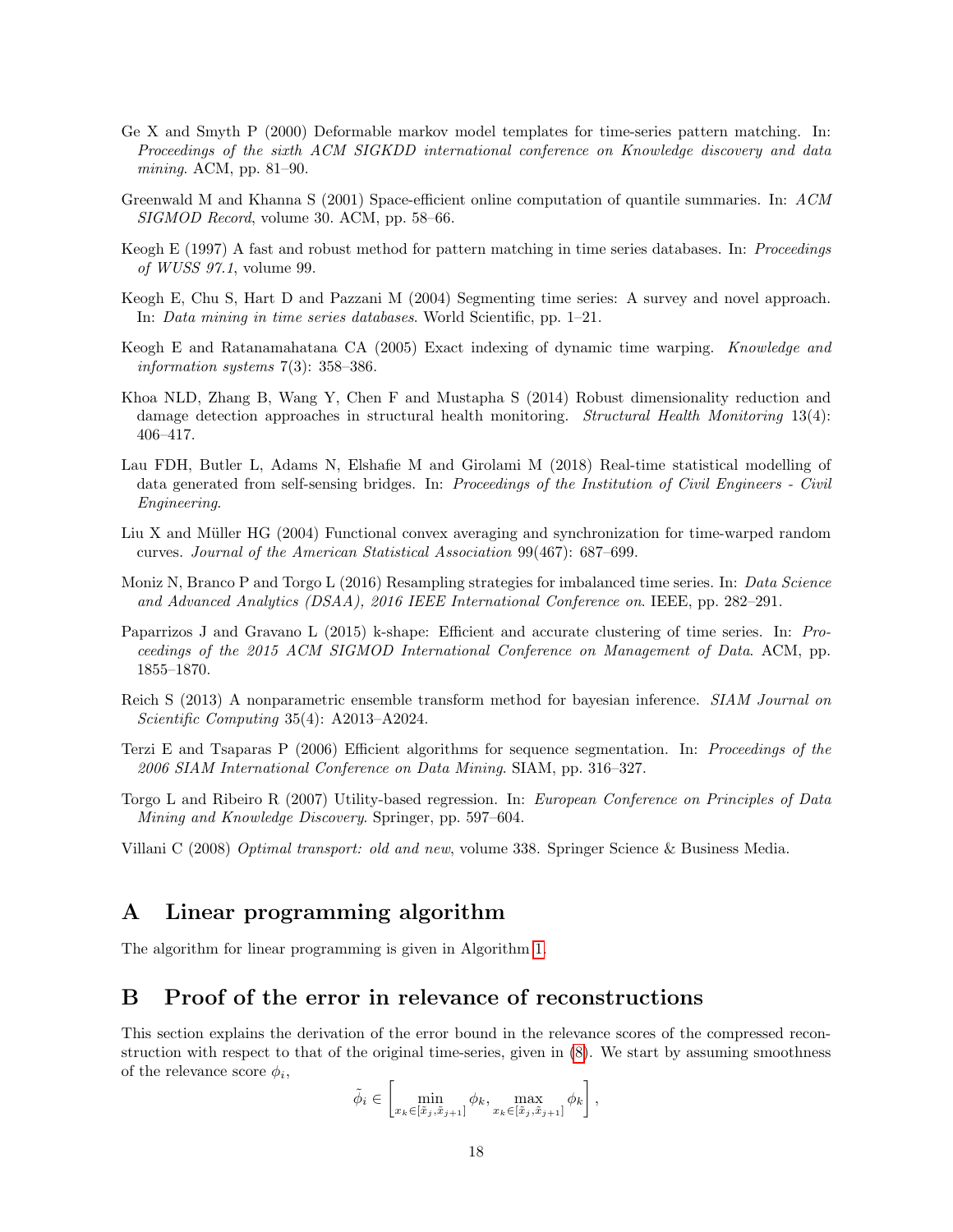<span id="page-18-0"></span>**Input:**  $w_1, w_2, \ldots, w_n$  and  $\tilde{w}_1, \tilde{w}_2, \ldots, \tilde{w}_{n'};$ 1: Set  $i = n$  and  $j = n'$ ; 2: while  $i \times j > 0$  do 3: if  $w_i \leq \tilde{w}_j$  then 4:  $\eta_{i,j} = w_i;$ 5:  $\tilde{w}_j = \tilde{w}_j - w_i;$ 6:  $i = i - 1$ ; 7: end if 8: if  $\tilde{w}_i < w_i$  then 9:  $\eta_{i,j} = \tilde{w}_j;$ 10:  $w_i = w_i - \tilde{w}_j;$ 11:  $j = j - 1;$ 12: end if 13: end while 14: return  $\eta$ 



where  $x_i \in [\tilde{x}_j, \tilde{x}_{j+1}]$ . Let  $Z = \sum_{i=1}^n \phi_i$ . We will now assume that the piecewise linear reconstruction in [\(7\)](#page-7-2) is used, and a relevance score  $\phi_i$  that just depends on  $y_i$ , for  $i = 1, \ldots, n$ , is used. We then investigate two cases: (a)  $\max_{x_k \in [\tilde{x}_j, \tilde{x}_{j+1}]} \phi_k < Z/n'$ , (b)  $\max_{x_k \in [\tilde{x}_j, \tilde{x}_{j+1}]} \phi_k \ge Z/n'$ . For case (a), it is clear that at any point  $x_i \in [\tilde{x}_j, \tilde{x}_{j+1}]$ , the error of the relevance score for the reconstructed time-series is,

$$
\left|\tilde{\phi}_i - \phi_i\right| \le \max_{x_k \in [\tilde{x}_j, \tilde{x}_{j+1}]} \phi_k < \frac{Z}{n'},
$$

assuming  $\phi \geq 0$ . Now for case (b), we know that the last point in the interval  $[\tilde{x}_i, \tilde{x}_{i+1}]$  will be the value of  $x_l$ , where  $\phi_l = \max_{x_k \in [\tilde{x}_j, \tilde{x}_{j+1}]} \phi_k$ . Since a piecewise linear approximation is assumed, we have  $S\left(\tilde{x}_{j+1}; \{\tilde{x}_j\}_{j=1}^{n'}\right) = y_{j+1}$ , and therefore

$$
\left|\tilde{\phi}_l-\phi_l\right|=0.
$$

We also note that of course  $\max_{x_k \in [\tilde{x}_j, \tilde{x}_{j+1}-1]} \phi_k < \frac{Z}{n'}$ . Then at any time-stamp  $x_i \in [\tilde{x}_j, \tilde{x}_{j+1}]$ , the error of the relevance score for the reconstructed time-series is,

$$
\left|\tilde{\phi}_i - \phi_i\right| \le \max_{x_k \in [\tilde{x}_j, \tilde{x}_{j+1} - 1]} \phi_k < \frac{Z}{n'}.
$$

Therefore for either case, and for the assumptions placed on the reconstruction, we have that

$$
\left|\tilde{\phi}_i - \phi_i\right| < \frac{Z}{n'},
$$

for all  $i = 1, \ldots, n$ .

 $\Box$ 

## <span id="page-18-1"></span>C Streaming approximation to segmentation points

The approximation to the segmentation points outlined in Sec. [5](#page-8-0) is explained in more detail here. The construction of the approximation is based on storing a synopsis of the data points in the time-series, and is inspired by the work in [Greenwald and Khanna](#page-17-15)  $(2001)$ . The synopsis is a set S formed of the triples  $(x_i^S, \phi_i^S, \xi_i)$ , for  $i = 1, ..., L$ , where the values  $x_i^S \in \{x_i\}_{i=1}^n$ , for  $i = 1, ..., L$ , are a succinct collection of time-stamps within the time-series. They are such that  $x_i^S \le x_{i+1}^S$ , with  $x_1^S = x_1$  and  $x_L^S = x_n$ . The values  $\{\phi_i^S\}_{i=1}^L$  represent the sum of  $\phi_l$  over all the time-stamps  $x_l \in (x_{i-1}^S, x_i^S]$ . Finally the values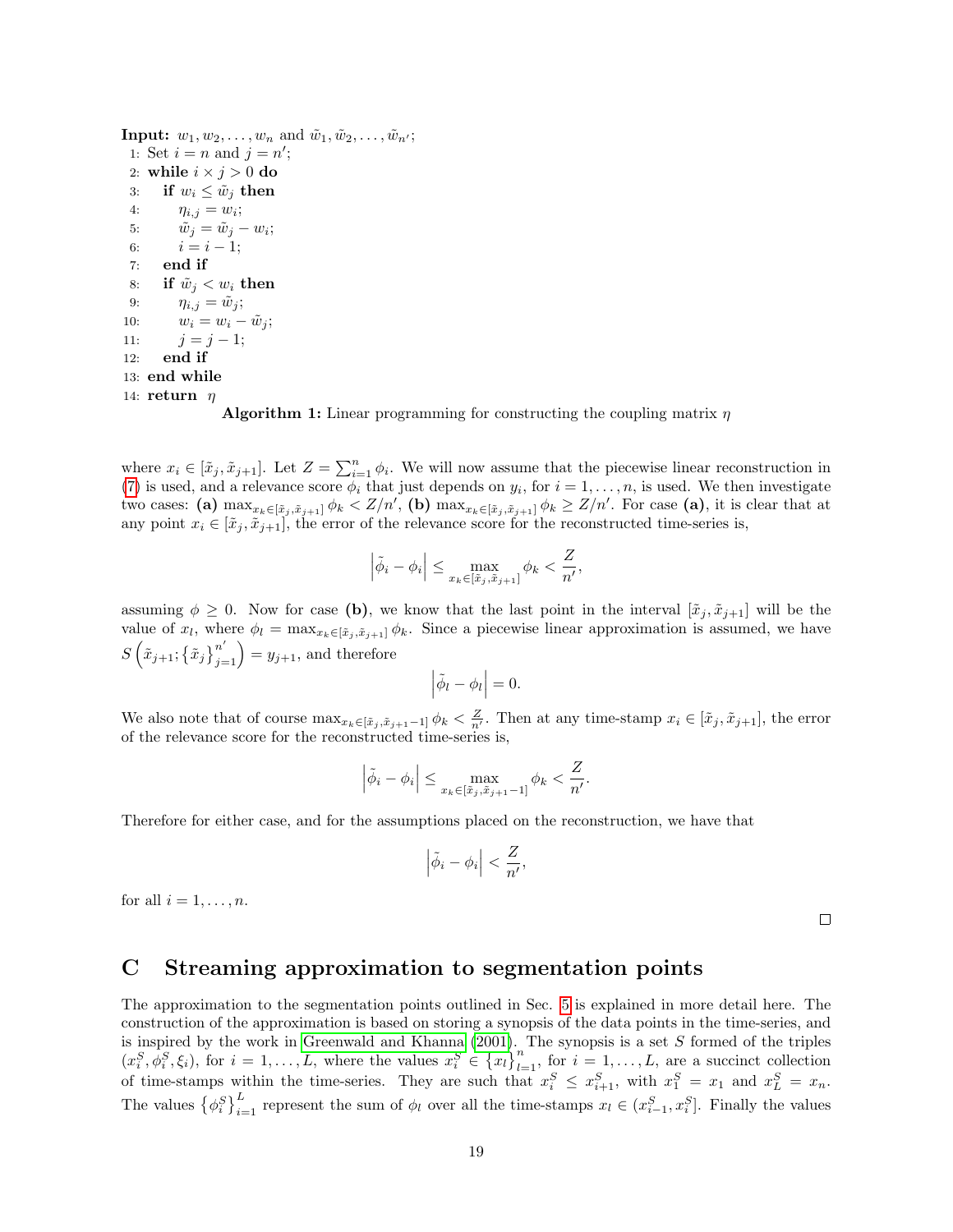$\{\xi_i\}_{i=1}^L$  represent the sum of the products of  $x_l$  and  $\phi_l$ , over all the time-stamps  $x_l \in (x_{i-1}^S, x_i^S]$ . The approximation is more efficient than re-computing the segmentation points via Algorithm [1](#page-18-0) since the approximation operates on only the data points stored in this synopsis, and given that  $L \ll n$ . The approximation starts by initializing the values n, n', Z and  $\Delta Z$  in step (1) of the outline in Sec [5.](#page-8-0) These triples are maintained over time to generate the approximations  $\left\{ \tilde{x}_{j}^{S}\right\} _{j=1}^{n'}$ , to the segmentation points  $\{x_j\}_{i=1}^{n'}$ , using the Algorithms [2,](#page-19-0) [3](#page-19-1) and [4](#page-19-2) below. Then, an approximation to the segmentation points  $\tilde{x}_j$ , for  $j=1,\ldots,n'$ , can be queried at any time via Algorithm [5.](#page-20-1) The triples are maintained as follows. Every time a new element  $y_{n+1}$  is added to the time-series at the time-stamp  $x_{n+1}$ , Algorithm [4](#page-19-2) is implemented to update the synopsis. This routine uses Algorithm [2](#page-19-0) and Algorithm [3;](#page-19-1) the latter algorithm allows the synopsis to be cut down in size in order to make the approximation efficient.

<span id="page-19-0"></span>**Input:**  $\phi_i$  when the point  $y_i$  becomes available in the time-series (or  $\mathbf{y}_{(i-\gamma):(i+\gamma)}$  using a buffer, if required for a query-driven relevance score) at the time-stamp  $x_i$ ; S

- 1: Define the triple  $t^* = (x_i, \phi_i, x_i \phi_i)$
- 2: Assuming  $x_i > x_j$ ,  $\forall j \in [1, i 1]$ , insert  $t^*$  on to the end of S.
- 3: return  $S$

#### Algorithm 2: Insertion into the synopsis

<span id="page-19-1"></span>Input:  $\epsilon$ ; S; 1:  $j = L - 1;$ 2: if  $L > 3$  then 3: while  $j \geq 3$  do 4: If  $\phi_j^S \leq \epsilon \sum_{l=1}^L \phi_l^S$  then find  $i = \arg \min_{k \in [2,j]} \left( \sum_{l=k}^j \phi_l^S \leq \epsilon \sum_{l=1}^L \phi_l^S \right);$ 5: Combine the triples  $(x_i^S, \phi_i^S, \xi_i), \ldots, (x_j^S, \phi_j^S, \xi_j)$  into the new triple  $(x_j^S, \sum_{l=i}^j \phi_l^S, \sum_{l=i}^j \xi_l)$  in S; 6: Set  $i = i - 1$ . 7: end while 8: end if 9:  $return S$ 

#### Algorithm 3: Pruning the synopsis

<span id="page-19-2"></span>**Input:**  $\phi_i$  when the point  $y_i$  becomes available in the time-series (or  $\mathbf{y}_{(i-\gamma):(i+\gamma)}$  using a buffer, if required for a query-driven relevance score) at the time-stamp  $x_i$ ;  $\alpha$ ;  $Z$ ;  $\Delta Z$ ;  $n'$ ;  $S$ ;

1: if  $\Delta Z \geq Z/n'$  then 2: Set  $Z = Z + \Delta Z$ ; 3: Set  $\Delta Z = 0$ ; 4: Set  $n' = n' + 1$ ; 5: Set  $\epsilon = \alpha/n';$ 6: Run Algorithm [3](#page-19-1) with  $\epsilon$ ; S 7: end if 8: if  $\Delta Z < Z/n'$  then 9: Set  $\Delta Z = \Delta Z + \phi_i$ ; 10: end if 11: Run Algorithm [2](#page-19-0) with S. 12: return  $Z; \Delta Z; n'; S$ 

Algorithm 4: Updating the synopsis when a new data point arrives in time-series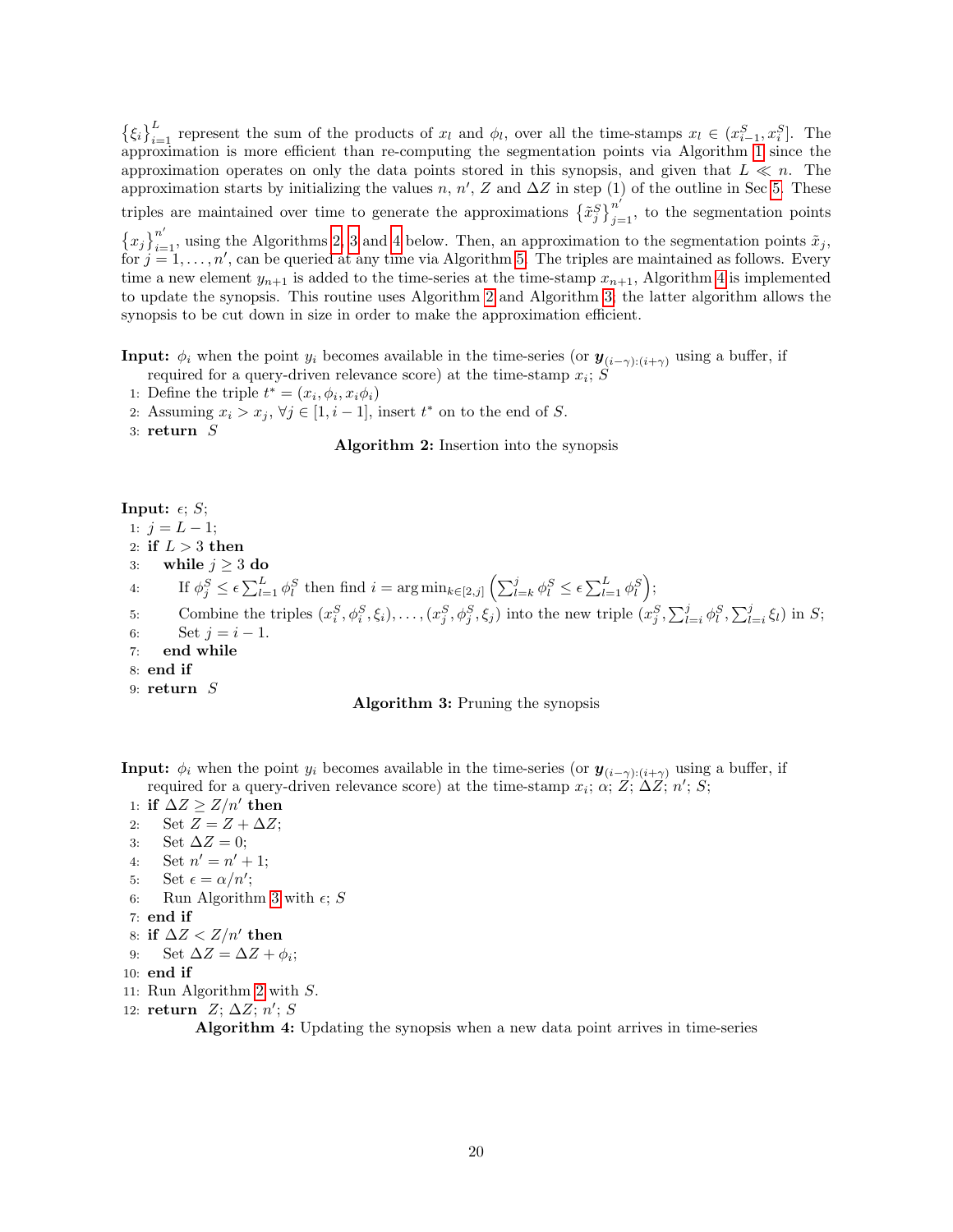<span id="page-20-1"></span>Input:  $n'$ ; S; 1: Compute  $\Phi_i^S = \sum_{l=1}^i \phi_l^S$ , for  $i = 1, ..., L$ , and set  $\Phi_0^S = 0$ ; 2: for  $j = 1, \ldots, n'$  do 3: Find  $i_l$  satisfying  $\Phi_{i_l-1}^S < (j-1) \left( \sum_{l=1}^L \phi_l^S \right) / n' \leq \Phi_{i_l}^S$ ; 4: Find  $i_u$  satisfying  $\Phi_{i_u-1}^S < j\left(\sum_{l=1}^L \phi_l^S\right)/n' \leq \Phi_{i_u}^S$ ; 5: Compute  $e_1 = x_{i_l}^S \left( \sum_{i=1}^{i_l} \phi_i^S - (j-1) \left( \sum_{l=1}^L \phi_l^S \right) / n' \right);$ 6: Compute  $e_2 = x_{i_u}^S \left( \sum_{i=1}^{i_u} \phi_i^S - j \left( \sum_{l=1}^L \phi_l^S \right) / n' \right);$ 7: Define the approximation  $\tilde{x}_j^S = \left( \left( \sum_{l=i_l}^{i_u} \xi_l \right) + e_1 - e_2 \right) / (Z/n')$ ; 8: end for 9: return  $\tilde{x}_1^S, \tilde{x}_2^S, \ldots, \tilde{x}_{n'}^S$ 

Algorithm 5: Querying the synopsis for approximations to the segmentation points  $\tilde{x}_1^S, \tilde{x}_2^S, \ldots, \tilde{x}_{n'}^S$ 

## <span id="page-20-0"></span>D Proof of streaming approximation error

This section provides a proof of the bound given in [\(12\)](#page-9-1) for the error of the approximation to the segmentation points  $\tilde{x}_j$ , for  $j = 1, \ldots, n'$ . First, let  $Z = \sum_{i=1}^n \phi_i$  and recall that the indices  $k_{j-1}$  and  $k_j$  are the smallest and largest non-zero elements in  $\eta_{1:n,j}$  respectively. Also recall that  $k_{j-1} = \arg\min_l \left\{ \sum_{i=1}^l \phi_i \geq 1 \right\}$  $(j-1)Z/n'$  and  $k_j = \arg\min_l {\sum_{i=1}^l \phi_i \ge jZ/n'}$ . Assume that the approximations in Algorithm [5](#page-20-1) to the indices  $k_j$  and  $k_{j-1}$  (corresponding to the  $i_u$ 'th and  $i_l$ 'th triple in S respectively) are given by  $\hat{k}_j$  and  $\hat{k}_{j-1}$ . Note that due to the way that S is constructed and maintained, we have that if  $x_{i_u}^S \neq x_{k_j}$  we must have  $\phi_{i_u}^S \leq \epsilon Z$ , and that if  $x_{i_l}^S \neq x_{k_{j-1}}$  we must have  $\phi_{i_l}^S \leq \epsilon Z$ . Also recall that

$$
\left|\sum_{l=1}^{k_{j-1}} \phi_l - \sum_{l=1}^{\hat{k}_{j-1}} \phi_l\right| \leq \epsilon \left(\sum_{l=1}^n \phi_l\right), \quad \left|\sum_{l=1}^{k_j} \phi_l - \sum_{l=1}^{\hat{k}_j} \phi_l\right| \leq \epsilon \left(\sum_{l=1}^n \phi_l\right),
$$

from [\(11\)](#page-9-2). The error of the streaming approximation to the segmentation points  $\tilde{x}_j$ , for  $j = 1, \ldots, n'$ , can be expressed as,

<span id="page-20-2"></span>
$$
\left|\tilde{x}_{j} - \tilde{x}_{j}^{S}\right| = \left|A - \hat{A}\right|,\tag{14}
$$

where

$$
A = \sum_{i=1}^{n} \eta_{i,j} n' x_i = \frac{n'}{Z} \sum_{i=1}^{n} Z \eta_{i,j} x_i
$$
  
=  $\frac{n'}{Z} \left( \left( \sum_{i=k_{j-1}}^{k_j} \phi_i x_i \right) + \left( x_{k_{j-1}} \left( \sum_{i=1}^{k_{j-1}} \phi_i - \frac{(j-1)Z}{n'} \right) \right) - \left( x_{k_j} \left( \sum_{i=1}^{k_j} \phi_i - \frac{jZ}{n'} \right) \right) \right),$ 

and

$$
\hat{A} = \frac{n'}{Z} \left( \left( \sum_{i=i_l}^{i_u} \xi_i \right) + \left( x_{i_l}^S \left( \sum_{i=1}^{i_l} \phi_i^S - \frac{(j-1)Z}{n'} \right) \right) - \left( x_{i_u}^S \left( \sum_{i=1}^{i_u} \phi_i^S - \frac{jZ}{n'} \right) \right) \right).
$$

Now, let  $\hat{A}_1 = \sum_{i=i_l}^{i_u} \xi_i$  and  $A_1 = \sum_{i=k_{j-1}}^{k_j} \phi_i x_i$ . Then let  $\hat{A}_2 = x_{i_l}^S \left( \sum_{i=1}^{i_l} \phi_i^S - \frac{(j-1)Z}{n'} \right)$  and  $A_2 =$  $x_{k_{j-1}}\left(\sum_{i=1}^{k_{j-1}}\phi_i - \frac{(j-1)Z}{n'}\right)$ . Finally let  $\hat{A}_3 = x_{i_u}^S\left(\sum_{i=1}^{i_u}\phi_i^S - \frac{jZ}{n'}\right)$  and  $A_3 = x_{k_j}\left(\sum_{i=1}^{k_j}\phi_i - \frac{jZ}{n'}\right)$ . Then we can bound [\(14\)](#page-20-2) by,

$$
|\tilde{x}_j^S - \tilde{x}_j| \le \frac{n'}{Z} (|A_1 - \hat{A}_1| + |A_2 - \hat{A}_2| + |\hat{A}_3 - A_3|).
$$